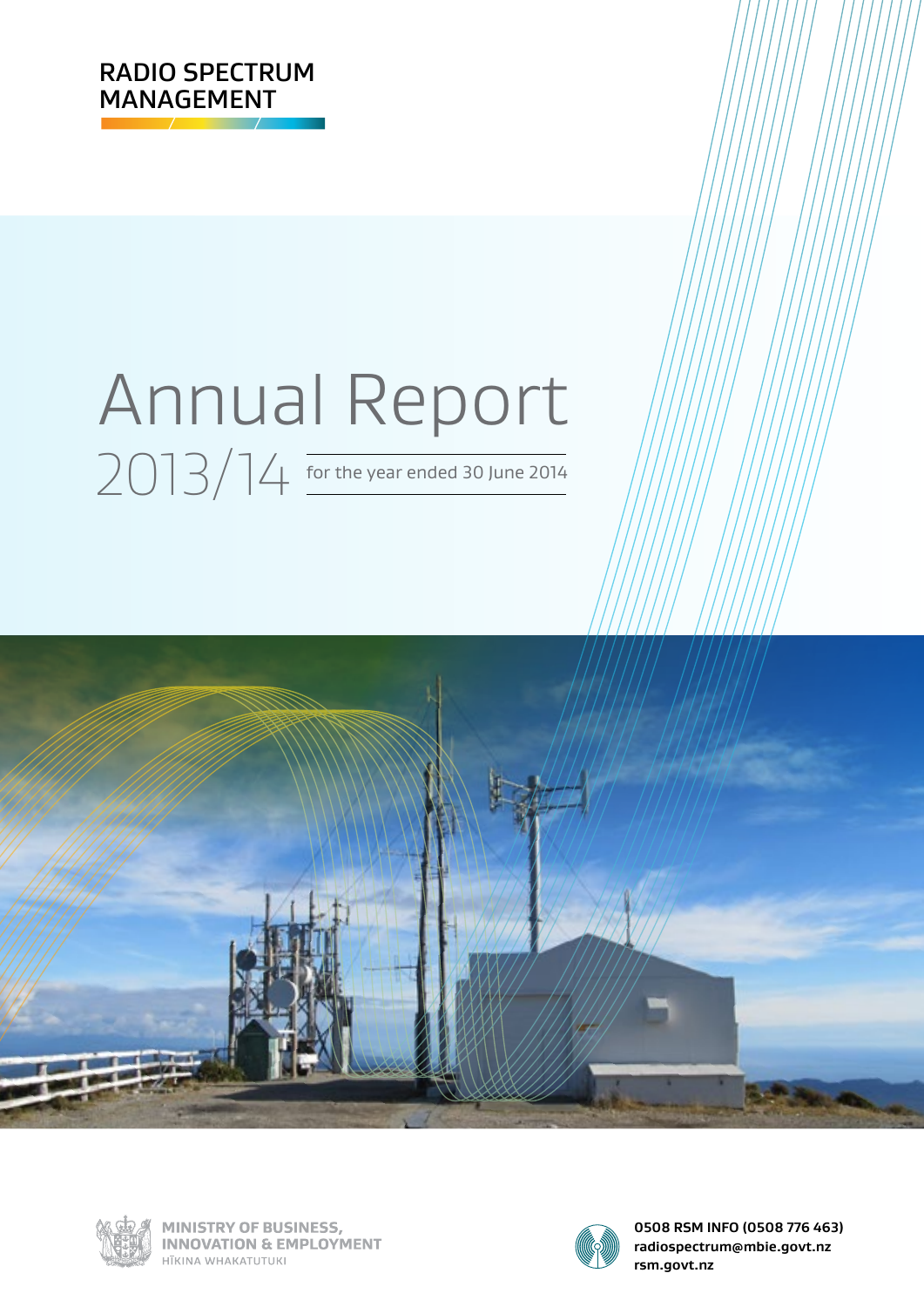October 2014 ISSN: 1177-4507 (online)

New Zealand Government

Please consider the environment before printing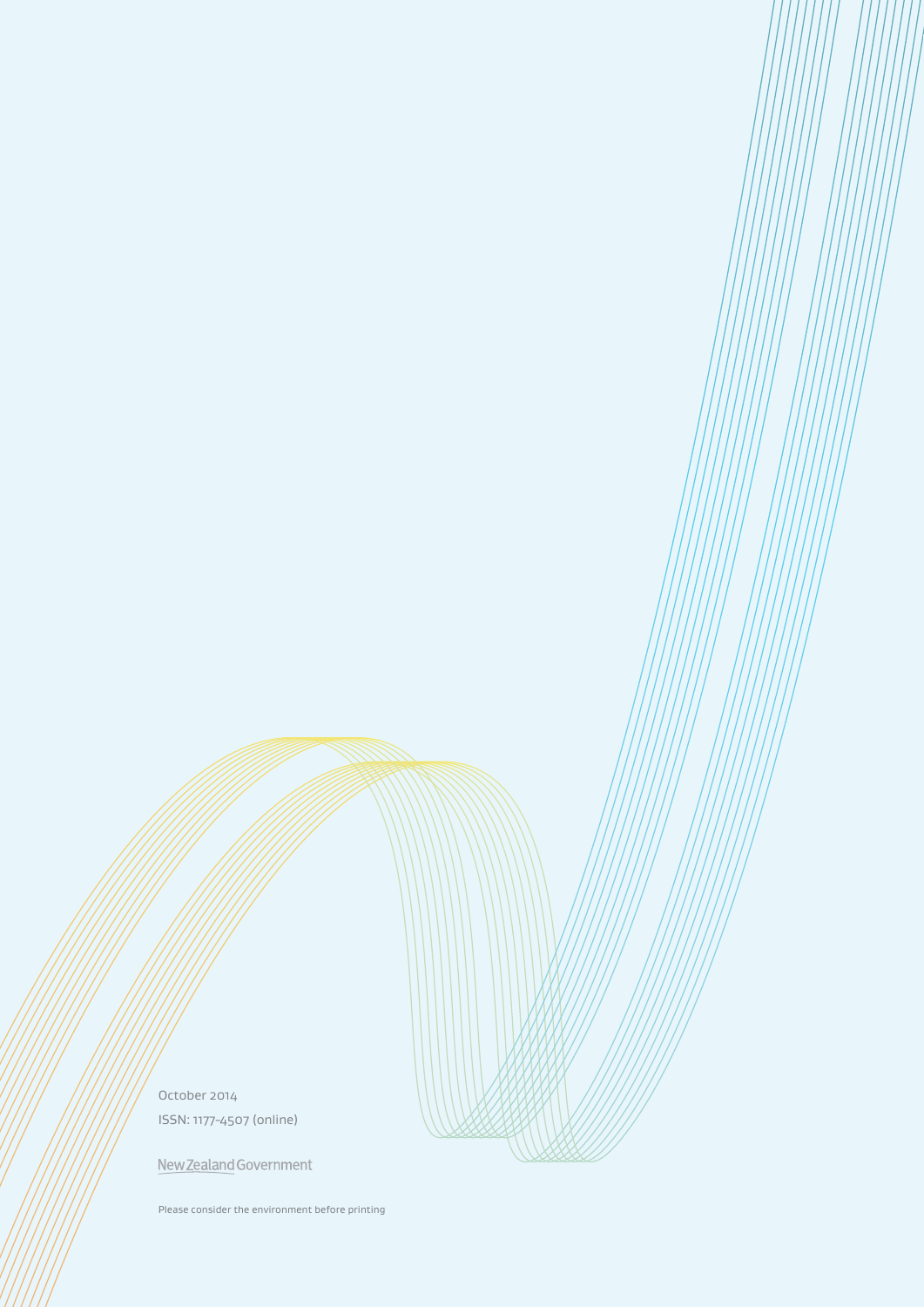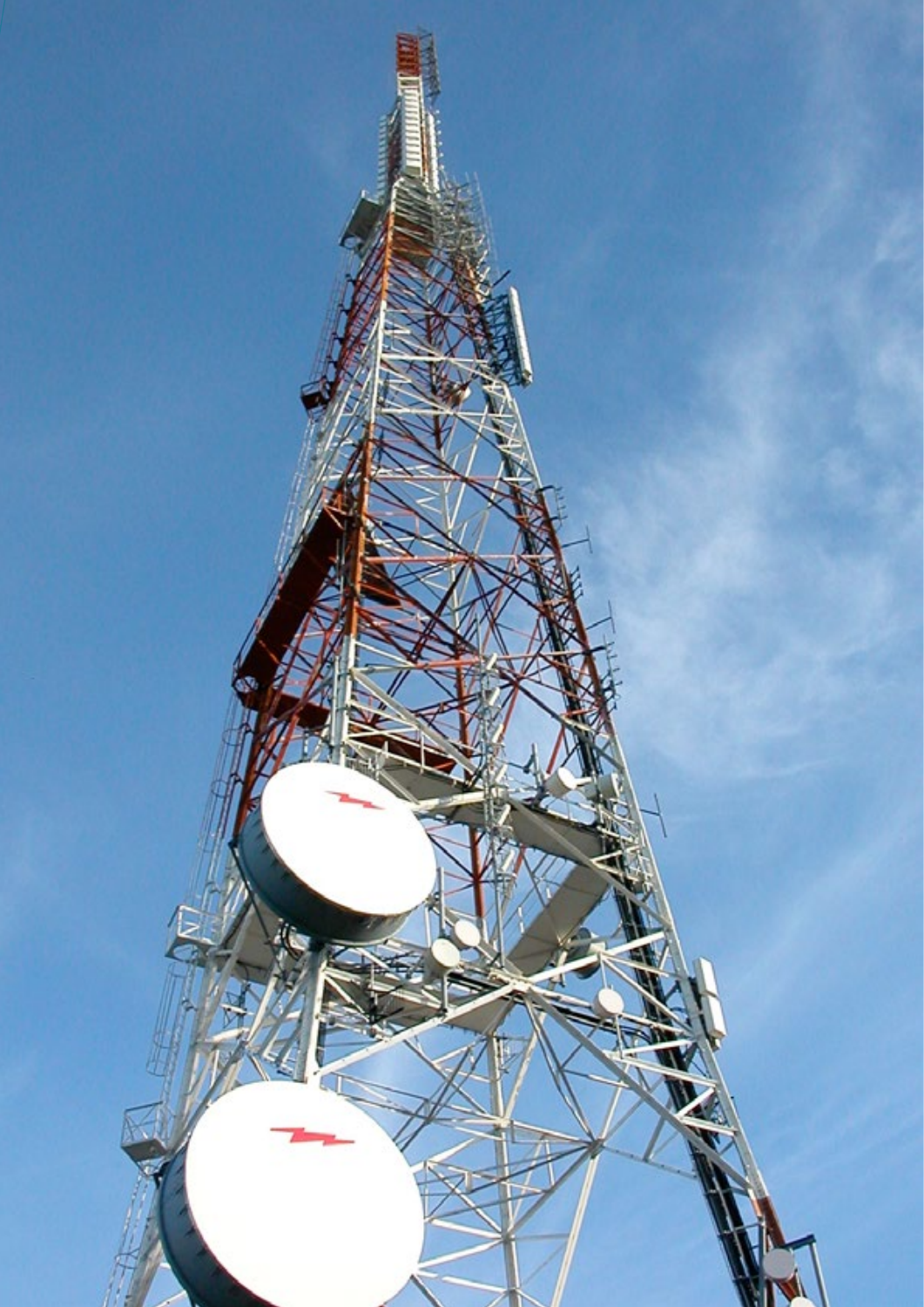# **Contents**

|                                               | \\\\XXXXZZ     |
|-----------------------------------------------|----------------|
| <b>Introduction</b>                           | $\overline{7}$ |
| <b>OUR TEAM</b>                               | 8              |
| <b>OUR VISION</b>                             | 9              |
| <b>OUR CONTRIBUTION</b>                       | 10             |
| 2013/2014 Highlights                          | 11             |
| POLICY AND PLANNING                           | 11             |
| <b>LICENSING</b>                              | 11             |
| COMPLIANCE AND ENFORCEMENT                    | 11             |
| <b>INTERNATIONAL ENGAGEMENT</b>               | 11             |
| <b>BUSINESS DEVELOPMENT</b>                   | 11             |
| <b>Policy and Planning</b>                    | 12             |
| REGULATORY FRAMEWORK                          | 12             |
| INTERNATIONAL COORDINATION AND REPRESENTATION | 12             |
| RADIO SPECTRUM POLICY ADVICE                  | 13             |
| RADIO SPECTRUM PLANNING                       | 13             |
| <b>Licensing</b>                              | 14             |
| <b>LICENSING AND REGISTRATIONS</b>            | 14             |

OTHER PROJECTS and the state of the state of the state of the state of the state of the state of the state of the state of the state of the state of the state of the state of the state of the state of the state of the stat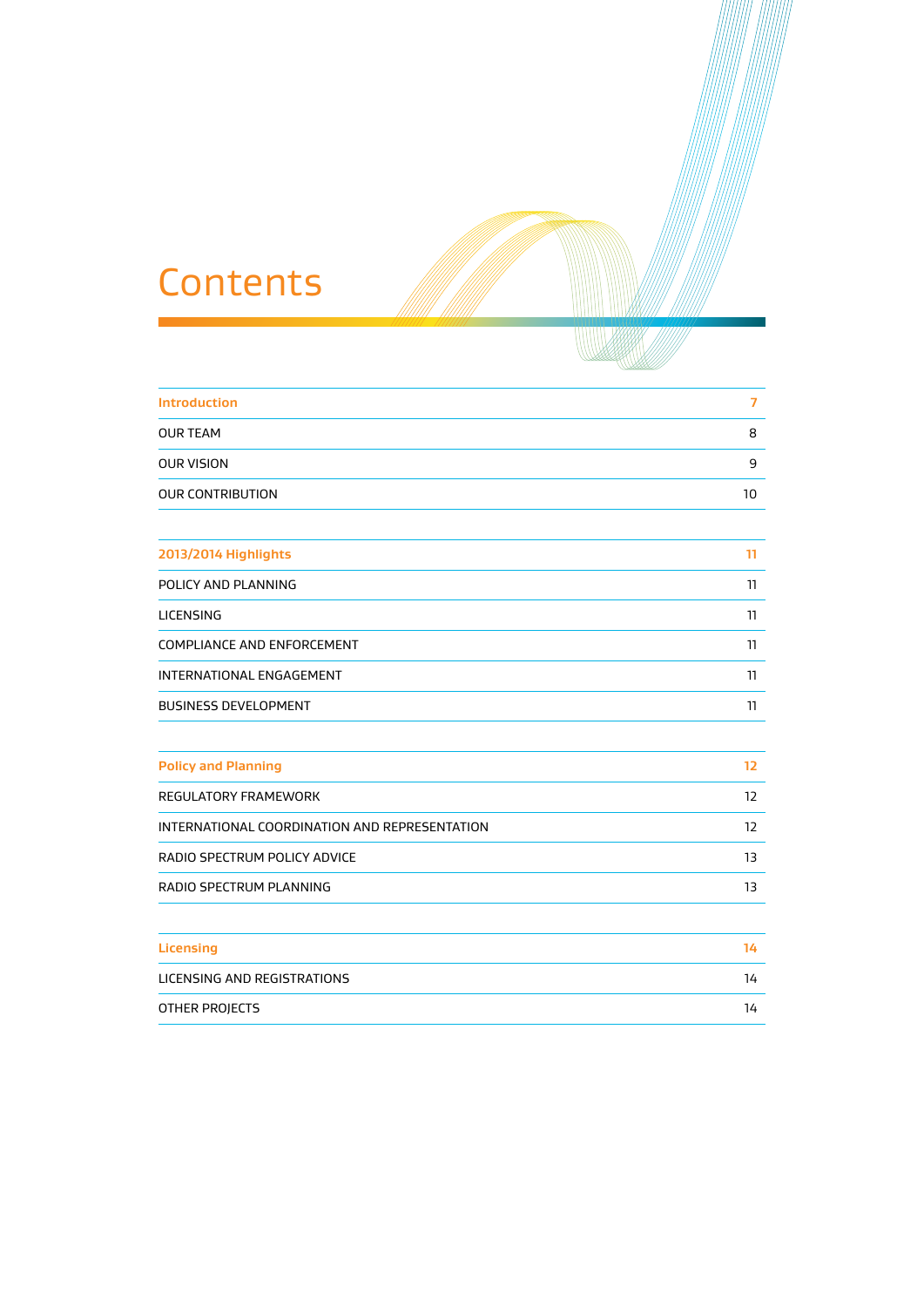| <b>Compliance and Enforcement</b>                                  | 15 |
|--------------------------------------------------------------------|----|
| <b>AUDITS</b>                                                      | 15 |
| RADIO FREQUENCY INTERFERENCE                                       | 16 |
| OTHER PROJECTS                                                     | 16 |
| <b>Business Development</b>                                        | 17 |
| BUSINESS DEVELOPMENT AND CAPABILITY                                | 17 |
| <b>ONLINE SERVICES</b>                                             | 17 |
| INDUSTRY ENGAGEMENT                                                | 17 |
| <b>Service Delivery Standards and Business Activity Statistics</b> | 18 |
| LICENSING AND REGISTRATION SERVICES                                | 18 |
| <b>ENGINEERING CERTIFICATION</b>                                   | 18 |
| <b>INTERFERENCE COMPLAINTS</b>                                     | 19 |
| <b>LICENCE AUDITS</b>                                              | 20 |
| SUPPLIER COMPLIANCE AUDITS                                         | 21 |
| <b>ENFORCEMENT</b>                                                 | 21 |
| <b>Statement of Financial Performance</b>                          | 22 |
| <b>The Year Ahead (2014/2015)</b>                                  | 23 |
| POLICY AND PLANNING                                                | 23 |
| <b>LICENSING</b>                                                   | 23 |
| COMPLIANCE AND ENFORCEMENT                                         | 23 |
| <b>BUSINESS DEVELOPMENT</b>                                        | 23 |
| <b>Acronyms and Abbreviations</b>                                  | 24 |
|                                                                    |    |

**Contacts 25**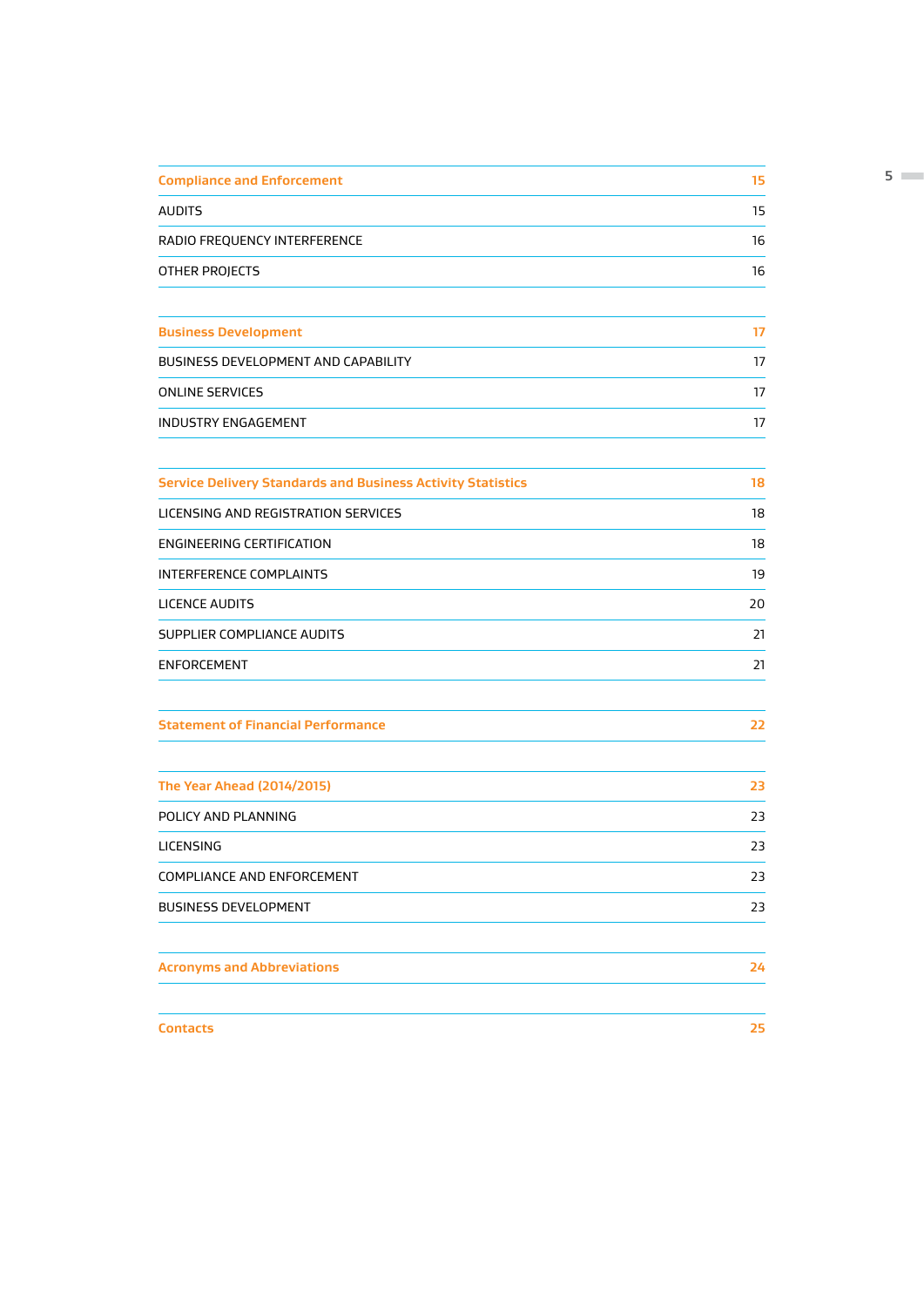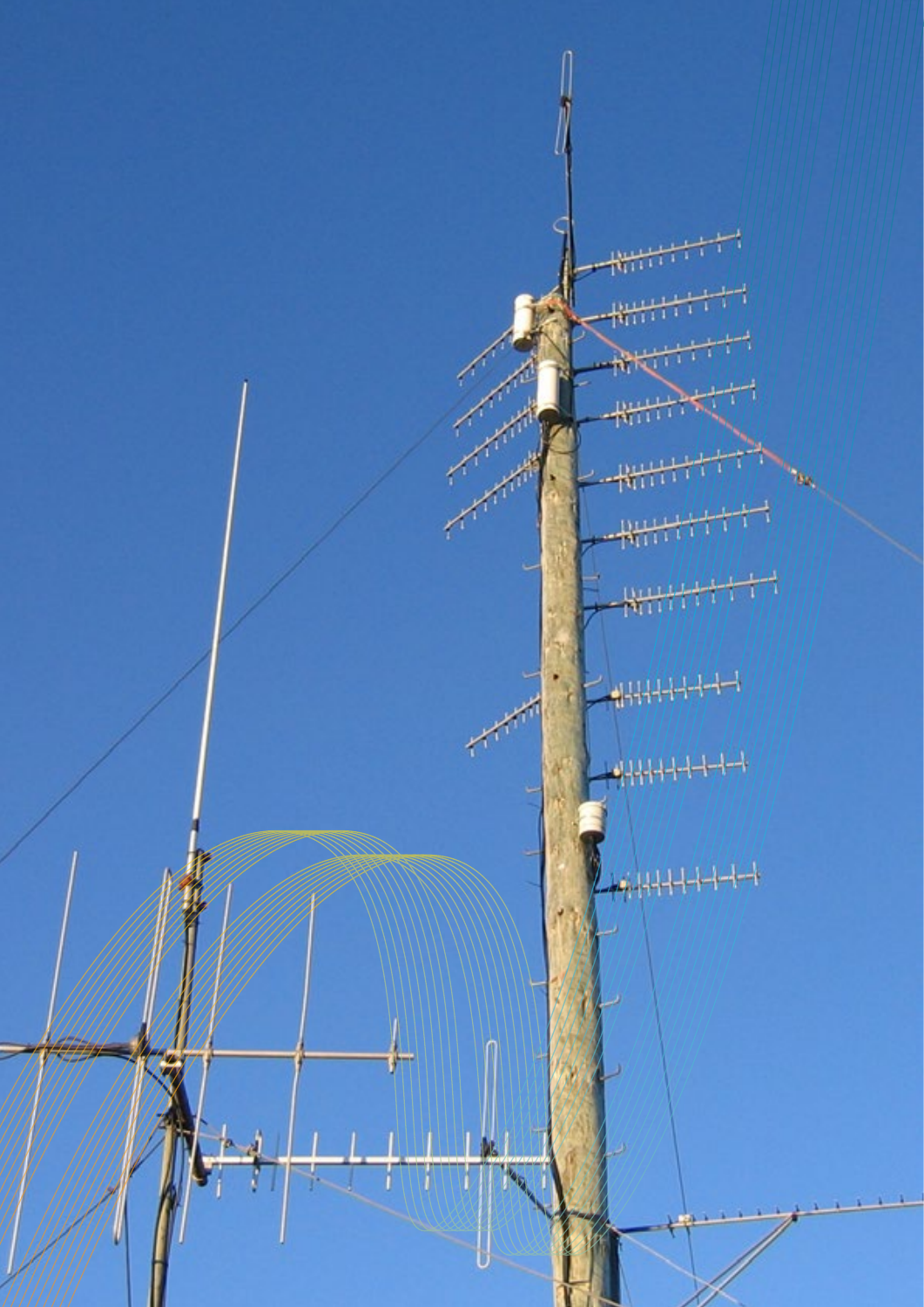# Introduction

A goal of government is to grow New Zealand's economy, allowing for businesses to have more confidence to invest and expand and for New Zealanders to have greater opportunities to succeed.

To effectively promote growth, New Zealanders need to be well connected with access to the latest technologies, and for this an effective radio spectrum management regime is increasingly critical.

The Ministry of Business, Innovation and Employment (MBIE) is responsible for efficiently and effectively managing the radio spectrum, including allocating rights for the use of the spectrum, and enforcing compliance with the requirements that protect it as a continuing resource.

In addition, MBIE is responsible for providing policy advice to the government on spectrum issues, and administering the allocation of any spectrum the government decides to make available as tradable property rights.

**7**

These functions are completed for MBIE by the three sections of Radio Spectrum Management (RSM): Policy and Planning, Licensing and Compliance.

RSM's work programme for 2013–2014 was aligned with MBIE's *Statement of Intent 2013–2016*.

In particular, effective management of the radio spectrum by RSM is crucial to MBIE's intermediate outcome of: "more reliable infrastructure and responsible development of natural resources".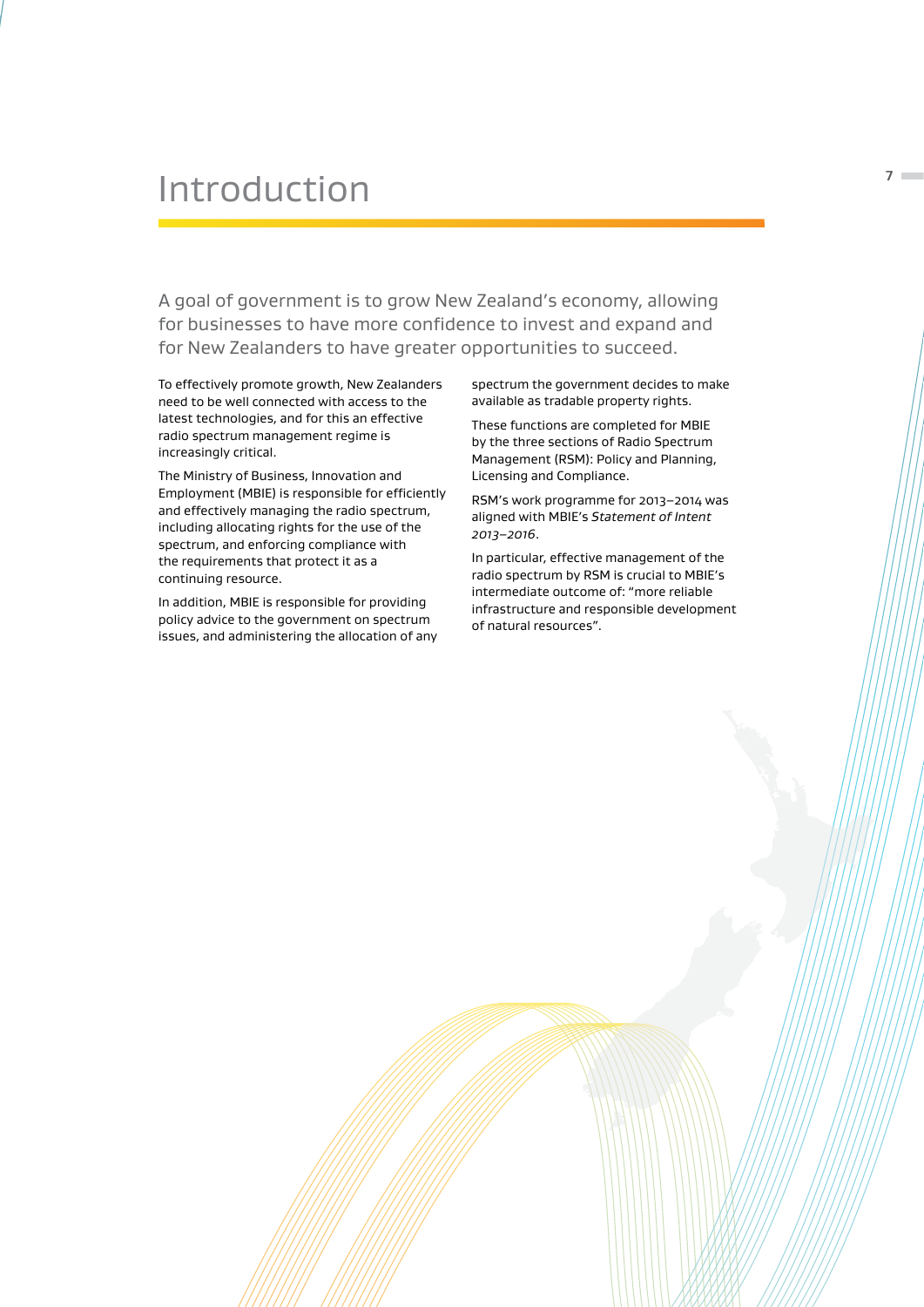# Our Team

RSM sits within the Infrastructure and Resource Markets group of MBIE.

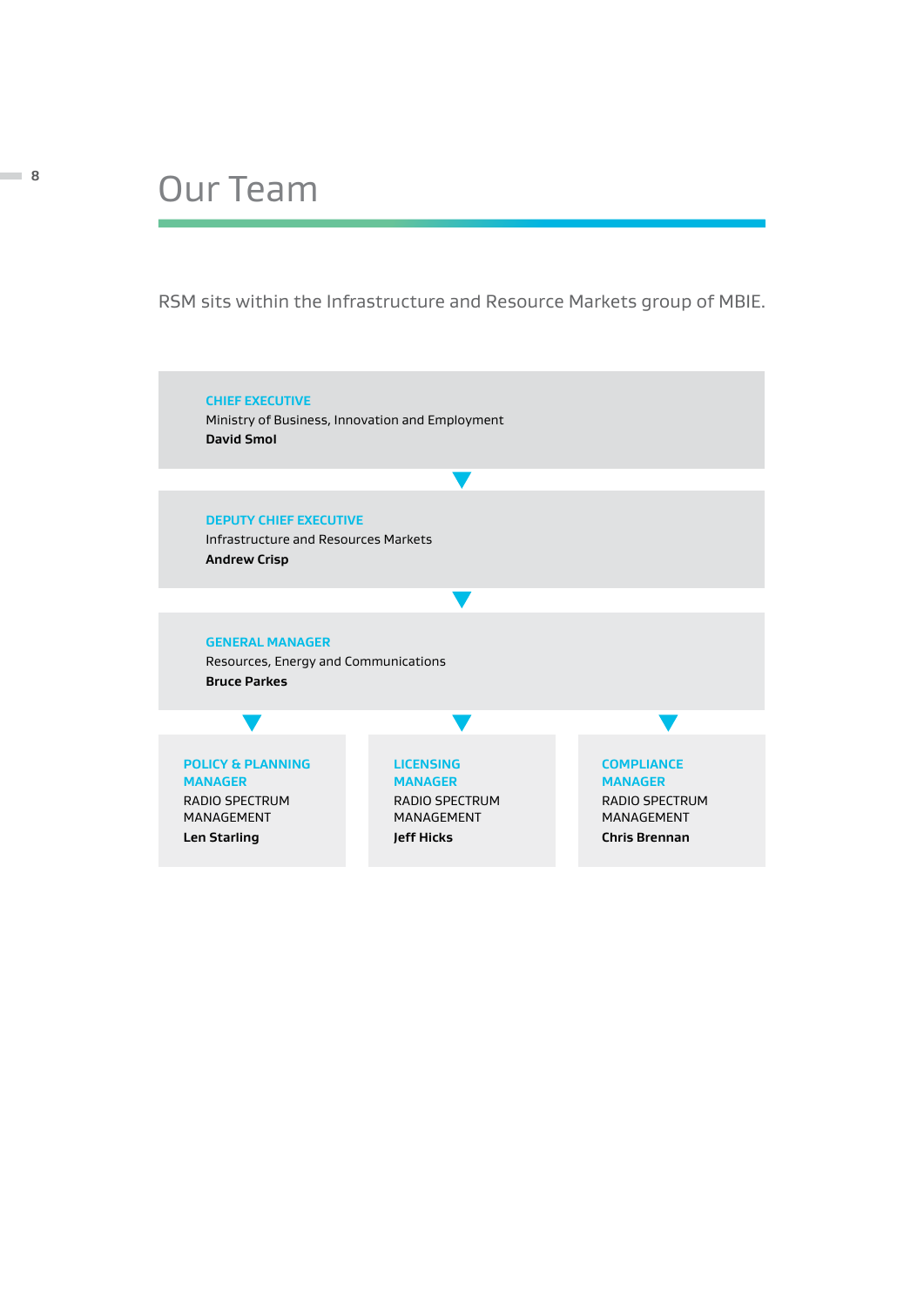# Our Vision

To be the **world leader** in spectrum management, helping **grow** New Zealand's connectivity and **increase** economic growth through a **modern** telecommunications environment.

**USBS ACTIVITY 18 LLC**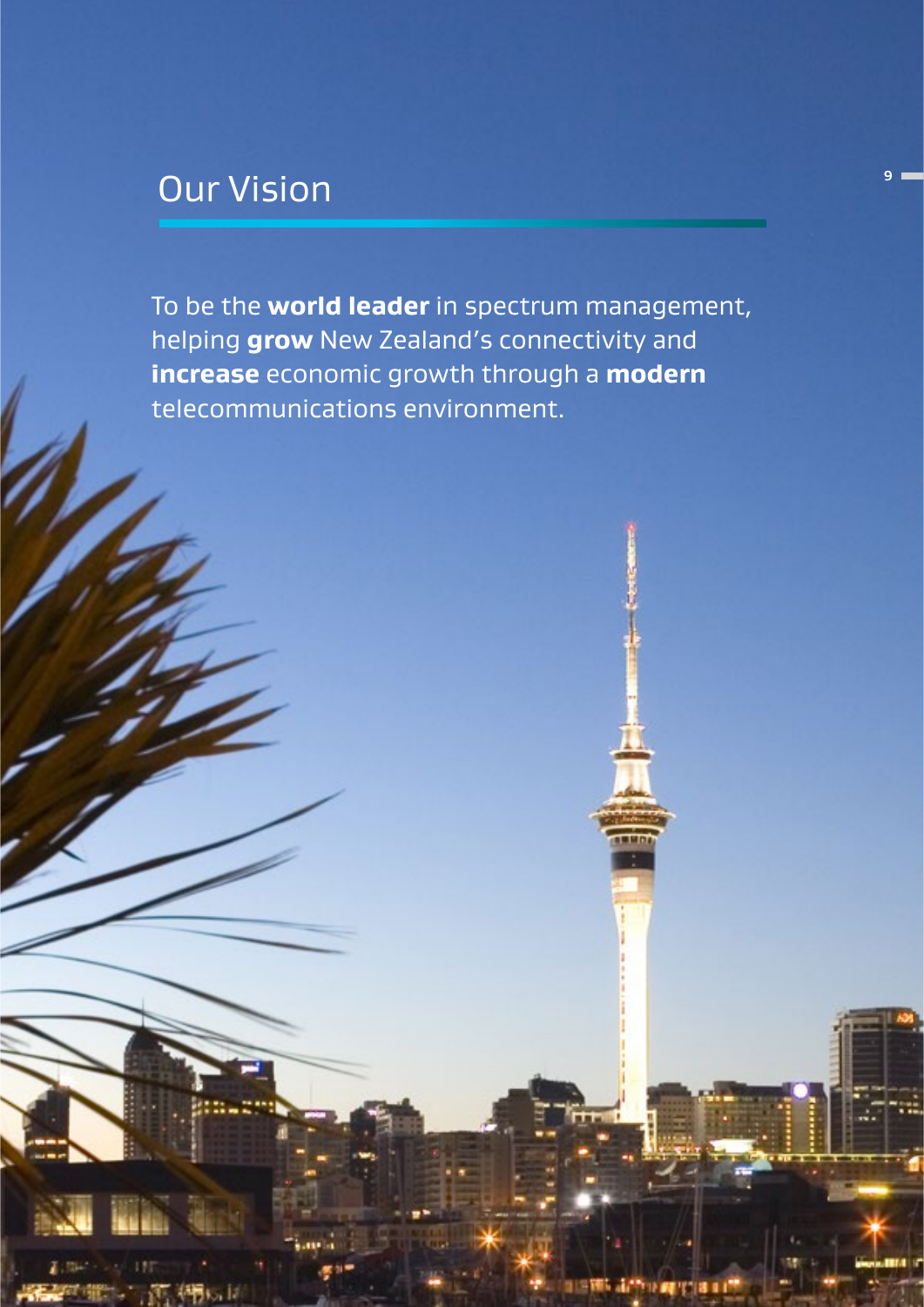# Our Contribution

# **HOW WE CONTRIBUTED IN 2013/2014**

#### **RADIO SPECTRUM MANAGMENT**

**Through efficient and effective management of the radio spectrum, including allocating rights for the use of the spectrum, and enforcing compliance.**

**By providing policy advice to the government on spectrum issues, and administering the allocation of any spectrum the government decides to make available as tradable property.**

#### **MINISTRY OF BUSINESS, INNOVATION & EMPLOYMENT**

**More reliable infrastructure and responsible development of natural resources.**

**More productive and internationally competitive businesses.**

**Grow New Zealand for all.**

### **GOVERNMENT**

**Building the foundations for a stronger economy that will provide New Zealanders with jobs, higher incomes, and improved living standards.**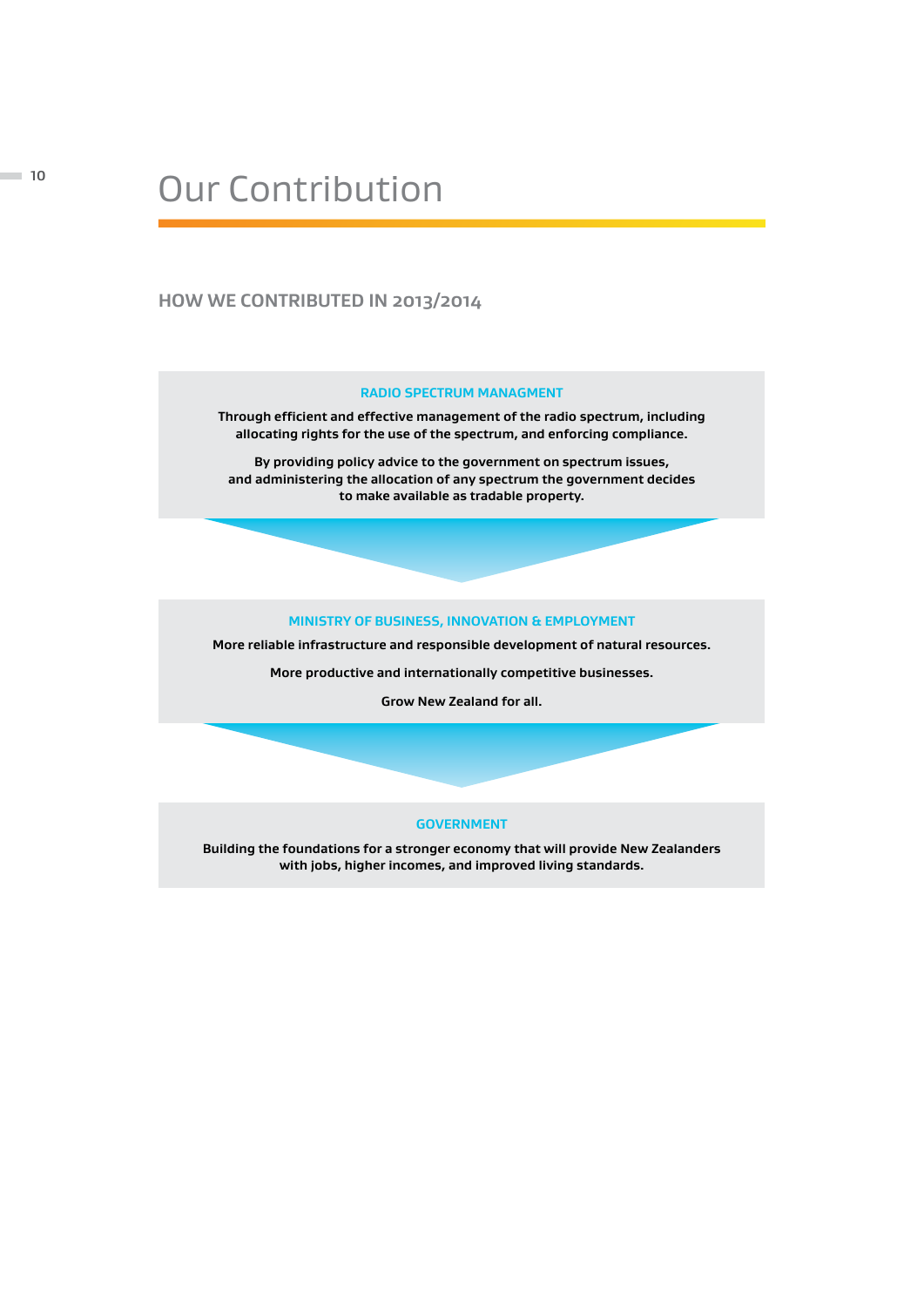# **POLICY AND PLANNING**

- › The switchover from analogue to digital television, which we completed in December 2013.
- › Completing the technical planning for the allocation of the 700 MHz spectrum and the successful auction of the 700 MHz spectrum.
- › Producing a discussion document enabling industry to contribute to a review of the Radiocommunications Act 1989.
- › Starting an educational campaign for users of radio microphones on the frequencies available for radio microphone use in the future.
- › Developing Spectrum Licence Policy Rules for Crown Management Rights (PIB1 59).
- › Providing advice on Māori interests in radio spectrum.

#### **LICENSING**

- › Registering 5,414 instruments and 1,722 new spectrum licences and granting 1,544 new radio licences. There was an increase in the number of instruments registered due to preparations for the AM/FM auction in late 2014 and cellular licences being issued for 1800 MHz/4G services.
- › Working with the Department of Corrections to minimise risk to other radio services from their licenced radio jamming systems.

# **COMPLIANCE AND ENFORCEMENT**

- › Working with the New Zealand Customs Service (Customs) to control importation of illegal Garmin dog tracking devices into New Zealand and assisting the New Zealand Police with the prosecutions of people using the devices.
- › Working with Garmin to arrange a suitable 'legal' product for the New Zealand market, for supply by the end of 2014.

### **INTERNATIONAL ENGAGEMENT**

- › Hosting Spectrum Management delegations from China, Indonesia and Thailand.
- › Achieving a world-first by being allowed to test electrical and electronic products and apply the Chinese CCC compliance mark, for electrical safety and electromagnetic compatibility (EMC), outside of China.

# **BUSINESS DEVELOPMENT**

- › The launch of a new visual identity, designed to position us as part of the wider MBIE family. At the heart of our new visual identity is our new logo.
- › Revising all content on the RSM website to 'go live' in late 2014.

# RADIO SPECTRUM MANAGEMENT

1 Public Information Brochure (PIB)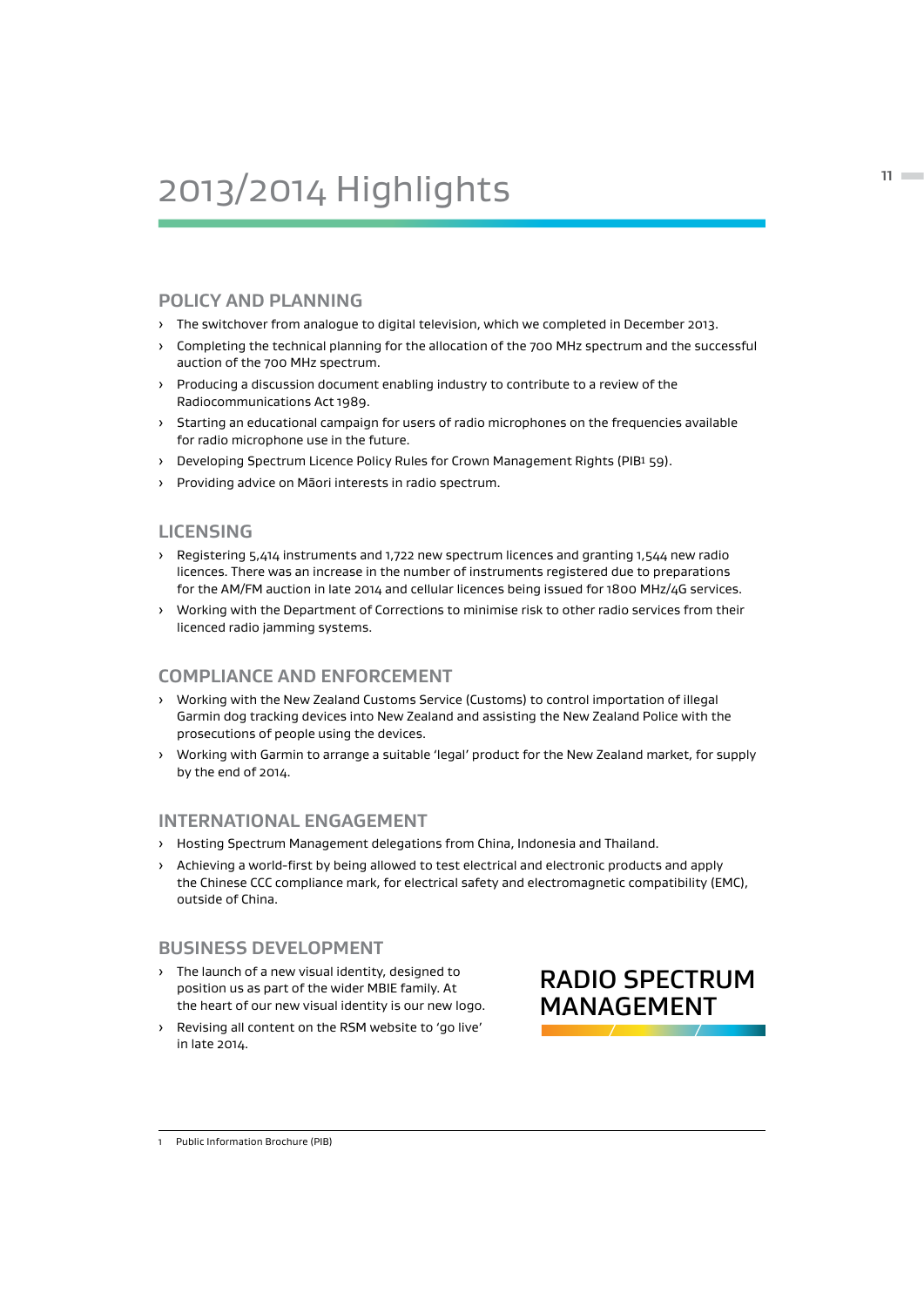# Policy and Planning

The Policy and Planning team help strengthen the underlying business environment by improving legislative, regulatory, and business frameworks for the efficient and effective functioning of national and international markets.

## **REGULATORY FRAMEWORK**

We examine and review the regulatory framework to ensure that the compliance burden is proportional to the level of risk to the radio spectrum. Specifically, in 2013/2014 we:

- Prepared a discussion document to enable industry to provide submissions on a review of the Radiocommunications Act 1989, in particular their views on:
	- › The effectiveness of provisions relating to management of interference to radiocommunications.
	- › Competition safeguards to prevent anti-competitive behaviour in circumstances not already addressed by the Commerce Act provisions.
	- › Whether it would be beneficial to introduce a means of establishing a regional division of management rights.

Submissions on the review discussion document are due late 2014.

### **INTERNATIONAL COORDINATION AND REPRESENTATION**

We represent New Zealand radio spectrum interests at international fora to protect existing infrastructure and encourage opportunities for new investment. We monitor and influence international developments by representing New Zealand at international telecommunications and radio spectrum forums.

In 2013/2014 our international engagement focused on:

- › Identification of additional spectrum bands for future mobile broadband technologies, including 5th generation cellular services.
- › Identifying spectrum suitable for use by emergency services for broadband.
- › Promotion of new services to support future spectrum requirements in the aeronautical service, including the safe operation of aircraft.
- › Protection of existing services from interference resulting from the allocation of frequencies to new services.

Specifically, we:

- › Developed New Zealand positions in preparation for the World Radiocommunications Conference to be held in 2015.
- › Promoted those positions in our region (at the Asia-Pacific Telecommunity).
- › Supported the team that is negotiating the Trans-Pacific Partnership.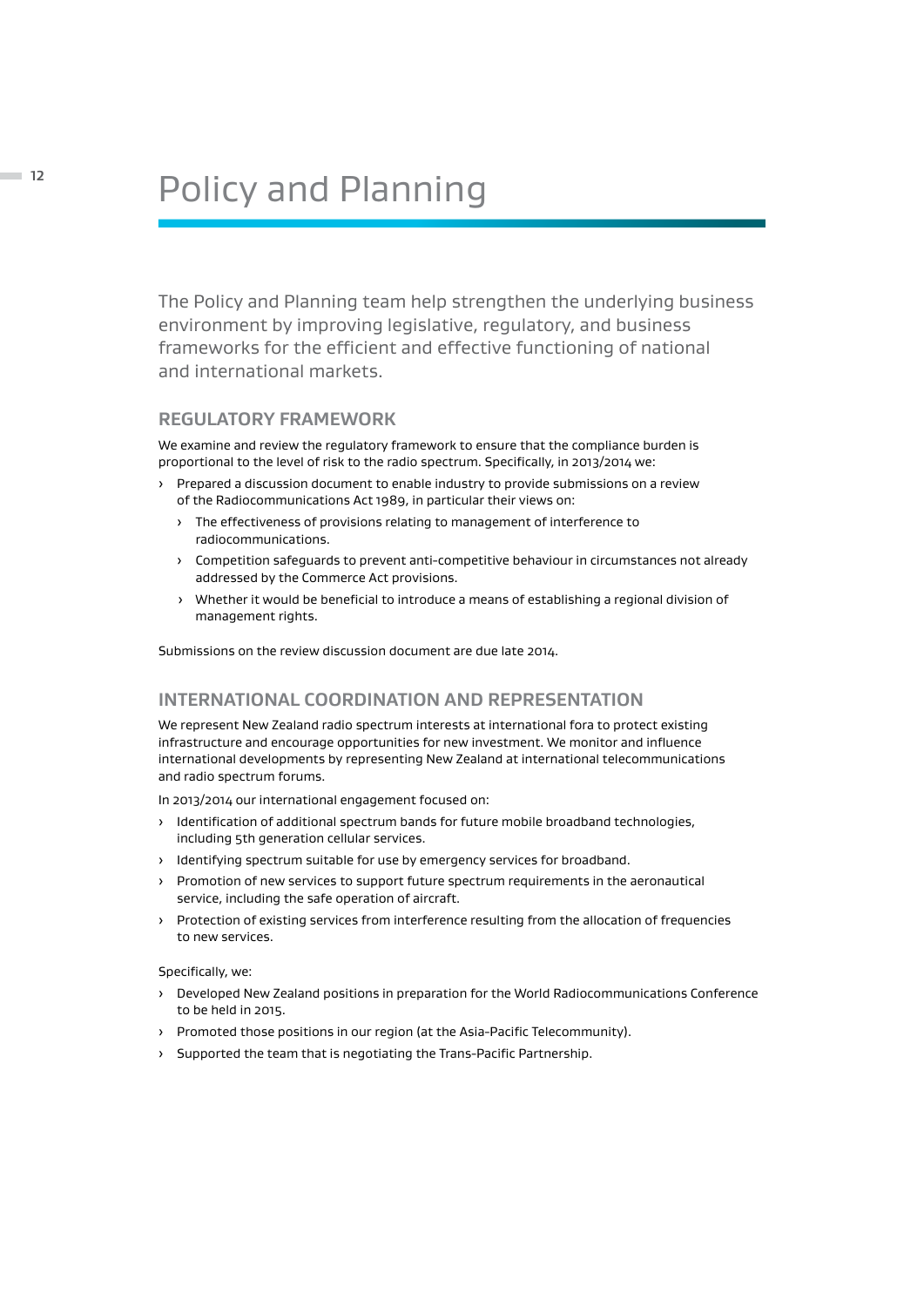# **RADIO SPECTRUM POLICY ADVICE**

The Policy and Planning team work towards maintaining a regulatory environment that creates the conditions for businesses to succeed. We work to deliver a more competitive communications market that provides effective pricing and investment to support the uptake and use of new technologies. Specifically, in 2013/2014 we:

#### **Transition from Analogue to Digital Television**

- › Completed the switchover from analogue to digital television.
- › Completed the allocation of the 700 MHz band for new uses.
- › Provided advice on other switchover related matters including:
	- › Provision of long-term licences to television broadcasters following switchover.
	- › Options for secondary use of digital television frequencies ('white space').
	- › Arrangements for the transition of radio microphones out of the 700 MHz band.

#### **Other Projects**

- › Reviewed the 2.1 GHz band acquisition limits.
- › Reviewed the LMDS management rights.
- › Considered new uses for the VHF Band I.
- › Advised on arrangements to make spectrum available for the Māori Television Service.
- › Obtained government ratification of changes to the International Telecommunications Union (ITU) Treaty.
- › Obtained Cabinet approval for an auction of AM/FM radio licences.

## **RADIO SPECTRUM PLANNING**

We provide engineering and technical advice to support the effective allocation and efficient management of the radio spectrum resource.

#### **Technical Documentation**

- › We developed the *Spectrum Licence Policy Rules for Crown Management Rights* (PIB 59).
- › We updated the:
	- › *Table of Radio Spectrum Usage in New Zealand* (PIB 21)
	- › *Fixed Service Bands in New Zealand* (PIB 22)
	- › *Radio Licence Certification Rules* (PIB 38)
	- › R*adio Licence Policy Rules* (PIB 58)
	- › *Radio Spectrum Allocations in New Zealand* chart.

#### **Crown Spectrum Management and Spectrum Sales**

- › Conducted 700 MHz auction.
- › Reviewed the local commercial FM licences.
- › Allocated 3.5 GHz spectrum.
- › Continued the allocation of Managed Spectrum Park licences.
- › Provided temporary test licences for several companies trialling new applications.
- › Extended the 2.3 and 2.5/2.6 GHz management rights.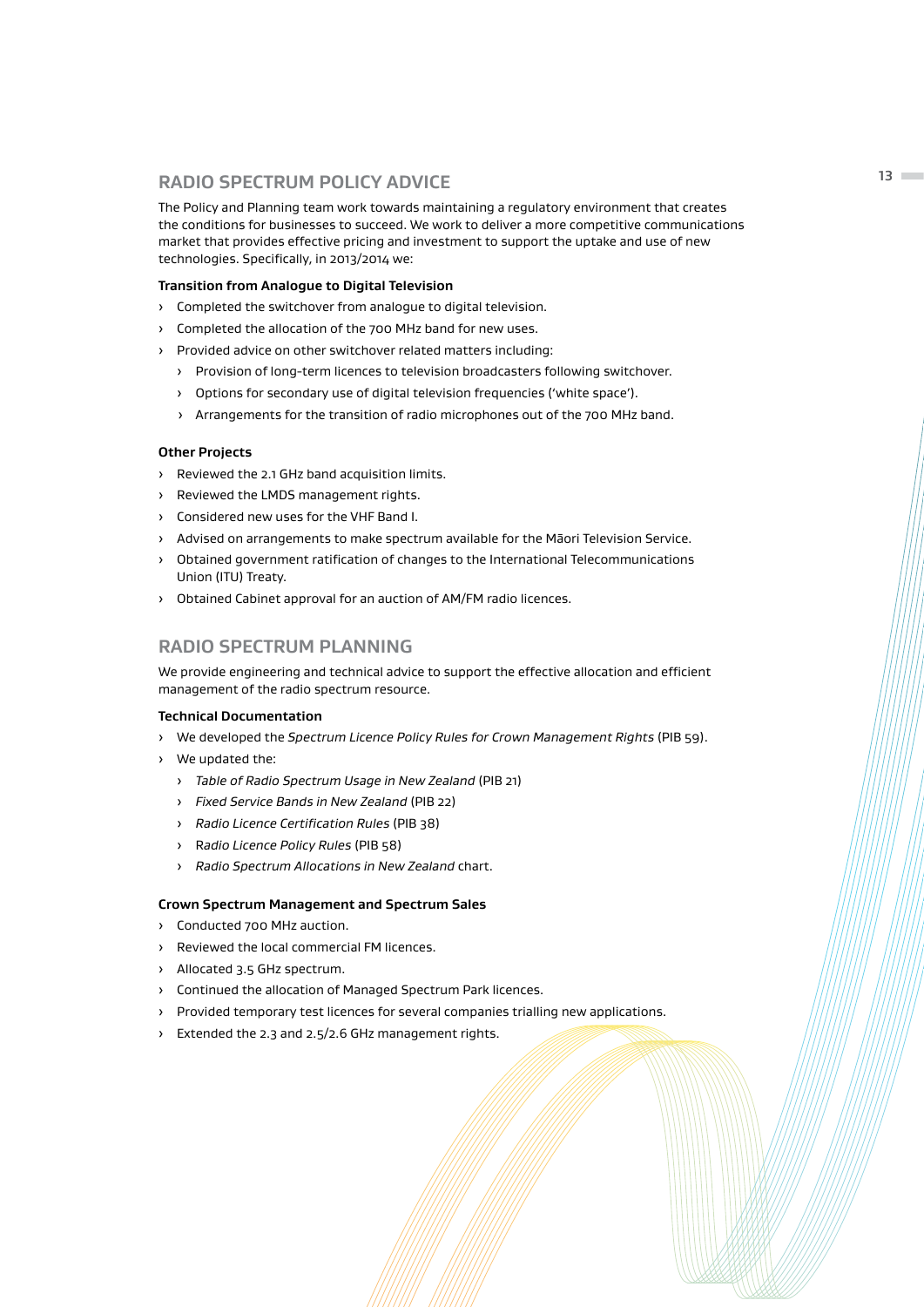# Licensing

### **LICENSING AND REGISTRATION**

The Licensing team ensures that our licence administration is user-focused, efficient and effective, and maximises the use of online services wherever possible.

Specifically, in 2013/2014 we:

- › Supported the 'approved persons' professional community and ensured that they were the initial contact for radio and spectrum licence holders.
- › Prepared a review of the 'approved persons', approved radio certifier (ARC)/approved radio examiner (ARE) scheme, in order to align it to the Australian scheme. The results will be published in late 2014.
- › Provided training for ARE, ARC and approved radio examiners (ARX) including:
	- › Radio licence certification technical rules and supporting radio licence policy rules.
	- › Promoting the use of best practice in spectrum engineering techniques.
	- › Using SMART2 to efficiently process certificates and callsign applications.
- › Permitted all remaining radio licence classes to be certified by 'approved persons'. Previously these radio classes were only certified by RSM.

### **OTHER PROJECTS**

- › Worked with the Department of Corrections to minimise risk to other radio services from their licenced radio jamming systems.
- › Facilitated the entry of INMARSAT New Zealand and Telecom New Zealand into the KA Satellite band. The KA Satellite band will deliver faster broadband to the Pacific Region.
- › Engineered and registered all new FM licences that will be auctioned in 2014/2015.
- › Worked with 'approved persons' to licence radio services for V8 supercar racing and American Universities atmospheric research.
- › Worked with the Australian Communications and Media Authority (ACMA) to ensure radio standards are harmonised between New Zealand and Australia.

<sup>2</sup> Spectrum Management and Registration Technology (SMART) allows a client to search the Register of Radio Frequencies, apply for a New Zealand radio licence, renew an existing licence or update client details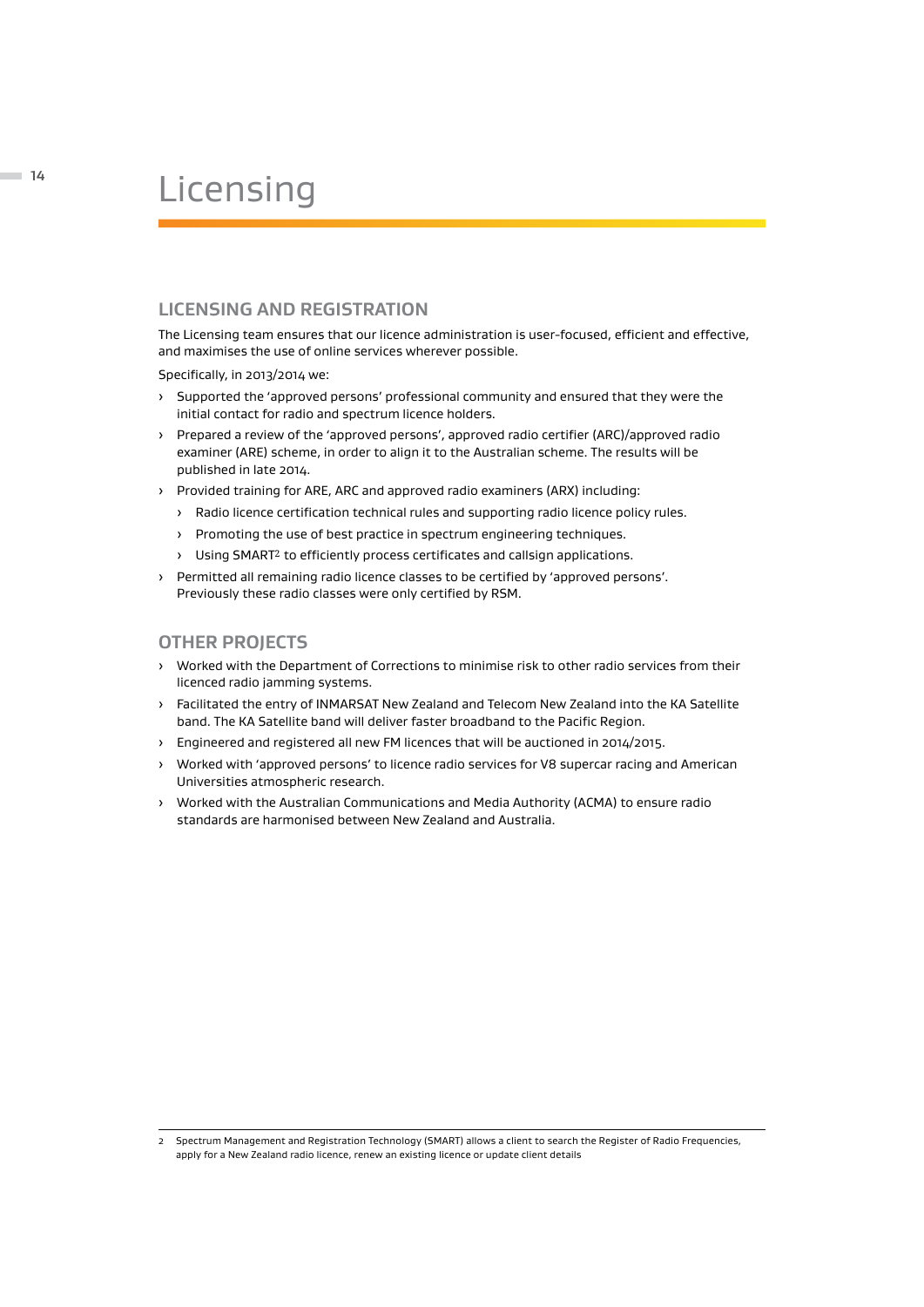# Compliance and Enforcement

Radio Spectrum Management's Compliance team works with different segments of the radio spectrum sector to balance compliance requirements with competition needs. This enables a regulatory environment that does not unnecessarily impose burdens on business, but rather encourages innovation.

#### Specifically, in 2013/2014 we:

- › Worked, together with Customs, updating legislation to enable border control for non-compliant products. This enabled border-based inspection and interception of devices and products, such as dog-tracking devices, that are likely to cause interference.
- › Worked with Ofcom, the UK spectrum regulator, to address an issue with the internet supply of cellular boosters which are illegal to use in New Zealand.
- › Progressed our Free Trade Agreement with China, which saw New Zealand (in a world first) allowed to test electrical and electronic products and apply the Chinese CCC compliance mark for electrical safety and EMC.

### **AUDITS**

We perform audits to protect the utility of the radio spectrum by ensuring compliance with New Zealand regulatory requirements. Our audit programmes achieve outcomes through a mix of education, warnings, and infringement notices. Specifically, we:

#### **Licence Audits**

- › Used over-the-air verification measurements in 97 percent of radio transmitter audits. This approach minimises user costs and encourages voluntary compliance. As a result of 811 audits, 102 warning and 26 infringement notices were issued.
- › Worked with test equipment manufacturers and software providers to develop and test new methods of automated and remotely controlled spectrum monitoring.

#### **Supplier Audits**

- › Conducted audits of suppliers, targeting those who demonstrate a risk of non-compliance, and ensured consumers and businesses are well informed. We:
	- › Undertook 357 enforcement and conformance investigations, and issued 11 infringement notices to ensure that EMC and Radiocommunications/radio transmitting products supplied in New Zealand present an acceptably low level of interference risk to the radio spectrum.
	- › Encouraged voluntary compliance through education and incentives, issuing 128 warnings of non-compliance.
	- › Undertook supplier audits in frequency bands being cleared for other services, in particular in the 700 MHz band utilised by radio microphones.
	- › Worked with the ACMA, Standards New Zealand, and international suppliers to ensure standards provide sufficient protection to the spectrum at minimal compliance cost and that licensing requirements for transmitters were met.

#### **Examiner Audits**

› Worked with ARX and conducted six audits to ensure that examinations ensure that maritime radio operators and amateur radio operators have the necessary skills and knowledge to carry out efficient and effective radiocommunications. Only one warning was issued.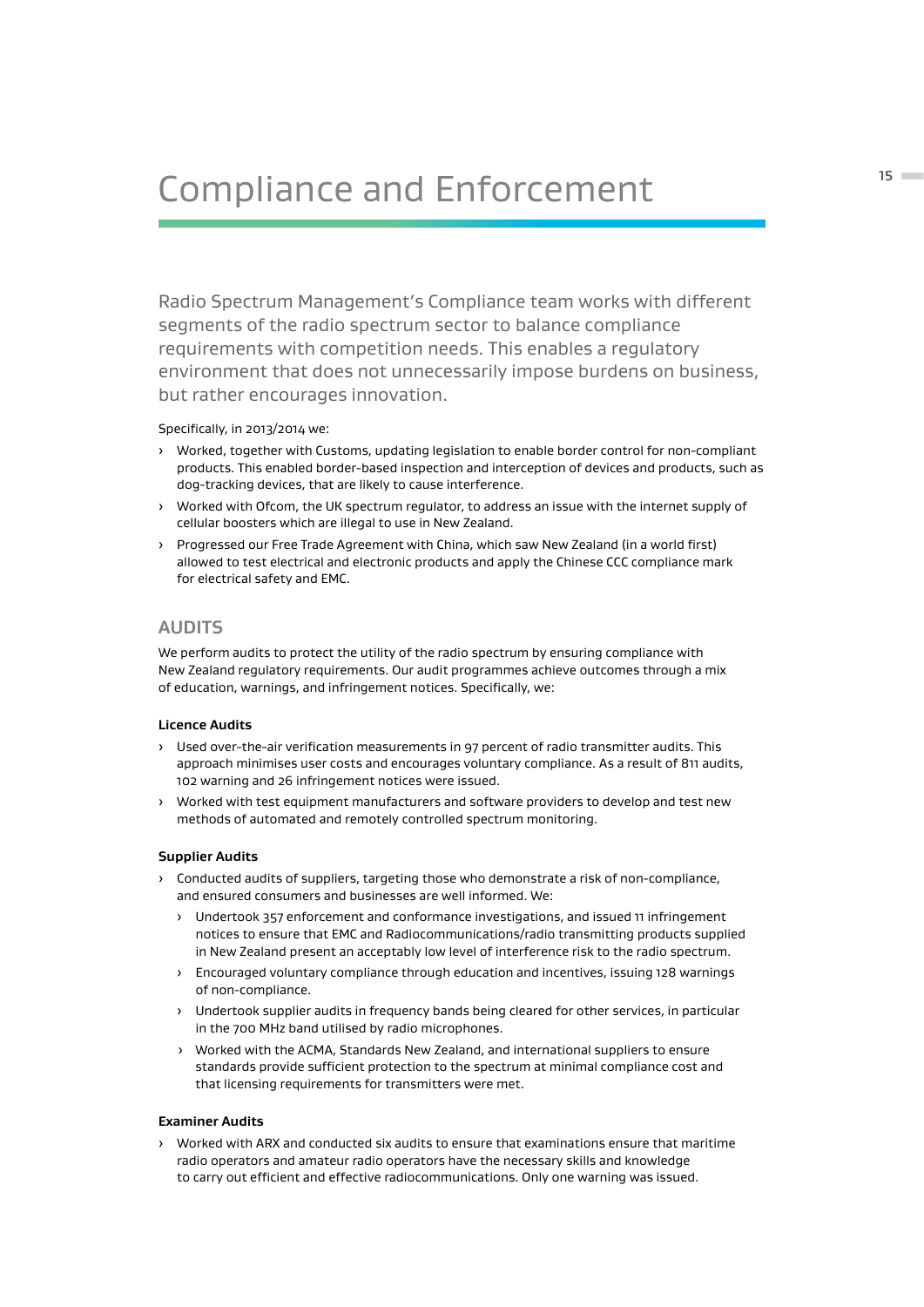# **RADIO FREQUENCY INTERFERENCE**

We investigate and resolve radio spectrum interference complaints and actively monitor interference levels and the overall compliance environment. Specifically in 2013/2014 we:

- › Provided fast and effective interference investigation services, supported by website information and client education aimed at reducing the number of investigations and reducing costs. Interference complaints declined by 17 percent from the previous year.
- › Developed new tools to enable efficient investigation of existing services and new technologies.

Examples of interference complaints resolved this year include:

- › Long standing cellular issue resolved with location of a faulty masthead amplifier affecting Telecom services.
- › E band forestry repeater attributed to Garmin dog tracking equipment.
- › Invercargill police interference traced to a faulty power company link.
- › MET service rain radar affecting a number of sites traced to an oil exploration vessel.
- Blue Star taxi services in Invercargill, traced to a temporary traffic light imported from Germany.
- › Kiwirail services in Wanganui, traced to a disused faulty country set telephone radio. The fault was caused by the Eketahuna earthquake.
- Airways were reporting hearing music on the Napier Tower frequency. This was traced to a Low Power FM that had a number of spurious emissions.

# **OTHER PROJECTS**

Compliance Information Update

› Updated the Compliance Guide. The updated Guide will be published on the RSM website late 2014.

#### **Dog Trackers**

- › Worked with Customs to control importation of illegal Garmin dog tracking devices into New Zealand. Approximately 158 devices were intercepted by Customs this year.
- › Worked with Garmin to arrange a suitable product for the New Zealand market, for supply by the end of 2014.
- › Worked with a New Zealand company to develop a modification to make a range of illegal dog tracking devices compliant.

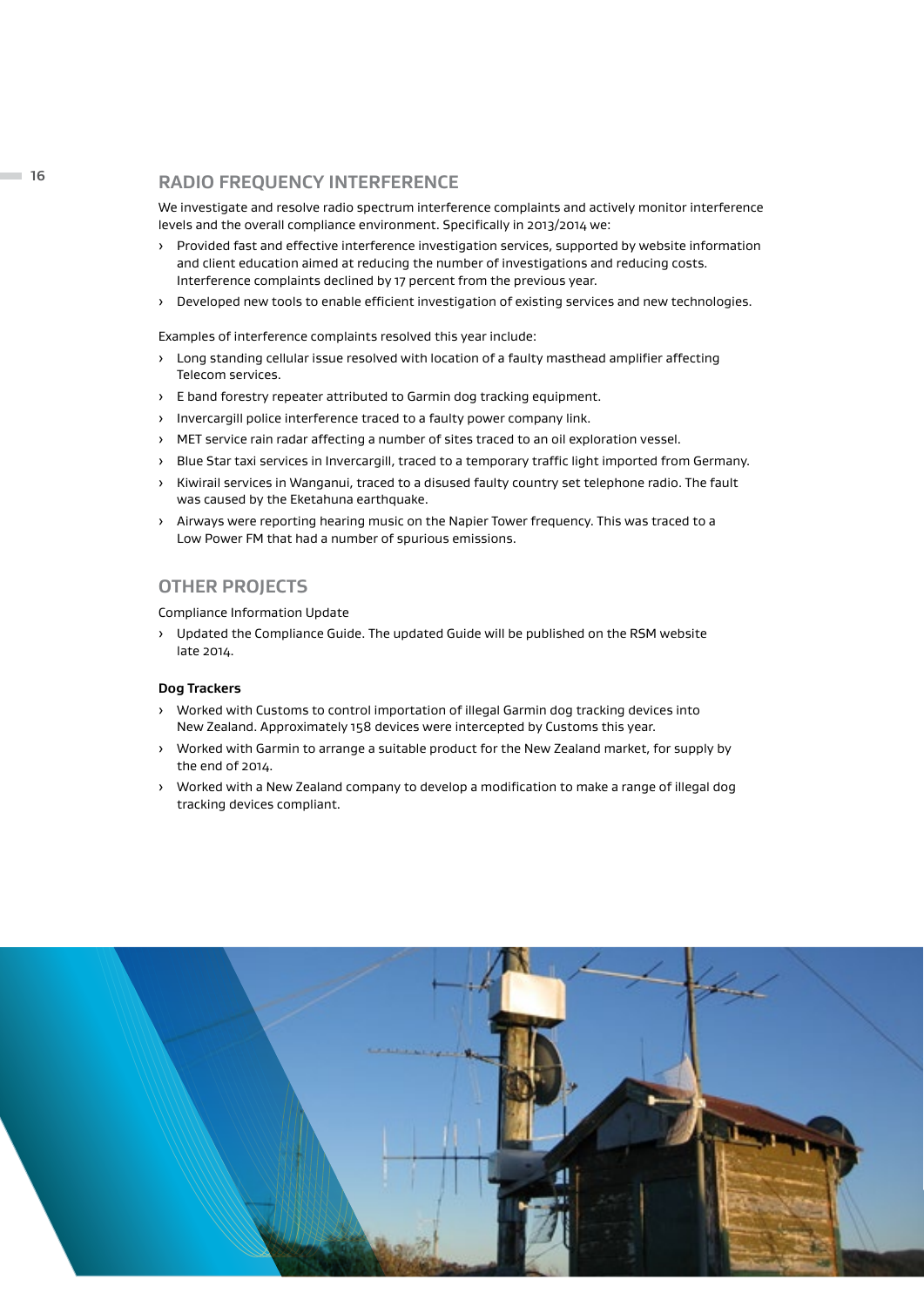# Business Development

We endeavour to make it simpler, faster, and more effective for business to deal with us. We realise this through improving the efficiency and effectiveness of our services, delivering better value for money, working more effectively with stakeholders and lifting the capability and engagement of our people.

# **BUSINESS DEVELOPMENT AND CAPABILITY**

We conduct annual forward-looking scans of external trends and developments, regularly review our progress and priorities, and flexibly allocate resources to address changing requirements. Specifically, in 2013/2014 we:

› Analysed feedback from the client satisfaction survey and implemented improvements.

# **ONLINE SERVICES**

We improved our client service by supporting and enhancing our online delivery of services. We:

- › Revised all content on the RSM website to ensure the website is a source of accurate, easy to understand and up-to-date information about licencing processes, compliance, and radio spectrum projects. The revamped website will go live in late 2014.
- › Implemented web services to enhance upload/download capability within SMART and enable multiple online payments.
- › Ensured that the integrity of the Register of Radio Frequencies is maintained to enable effective engineering of licences.
- › Continued enhancements to SMART in response to client feedback.

### **INDUSTRY ENGAGEMENT**

We met regularly with industry to identify and develop radio spectrum allocation models and options, particularly for high-demand services and technologies.

- › Worked with cross-industry groups on the development of longer-term scenarios for spectrum use and regulatory frameworks.
- › Worked on an upgrade of the website to provide industry with the latest information.
- › Attended the Radio Frequency Users Association of New Zealand (RFUANZ) conference in May 2014 where we updated industry on spectrum management issues, and gave a presentation on interference investigation.
- › Produced monthly Radio Spectrum Management Business Update e-newsletters.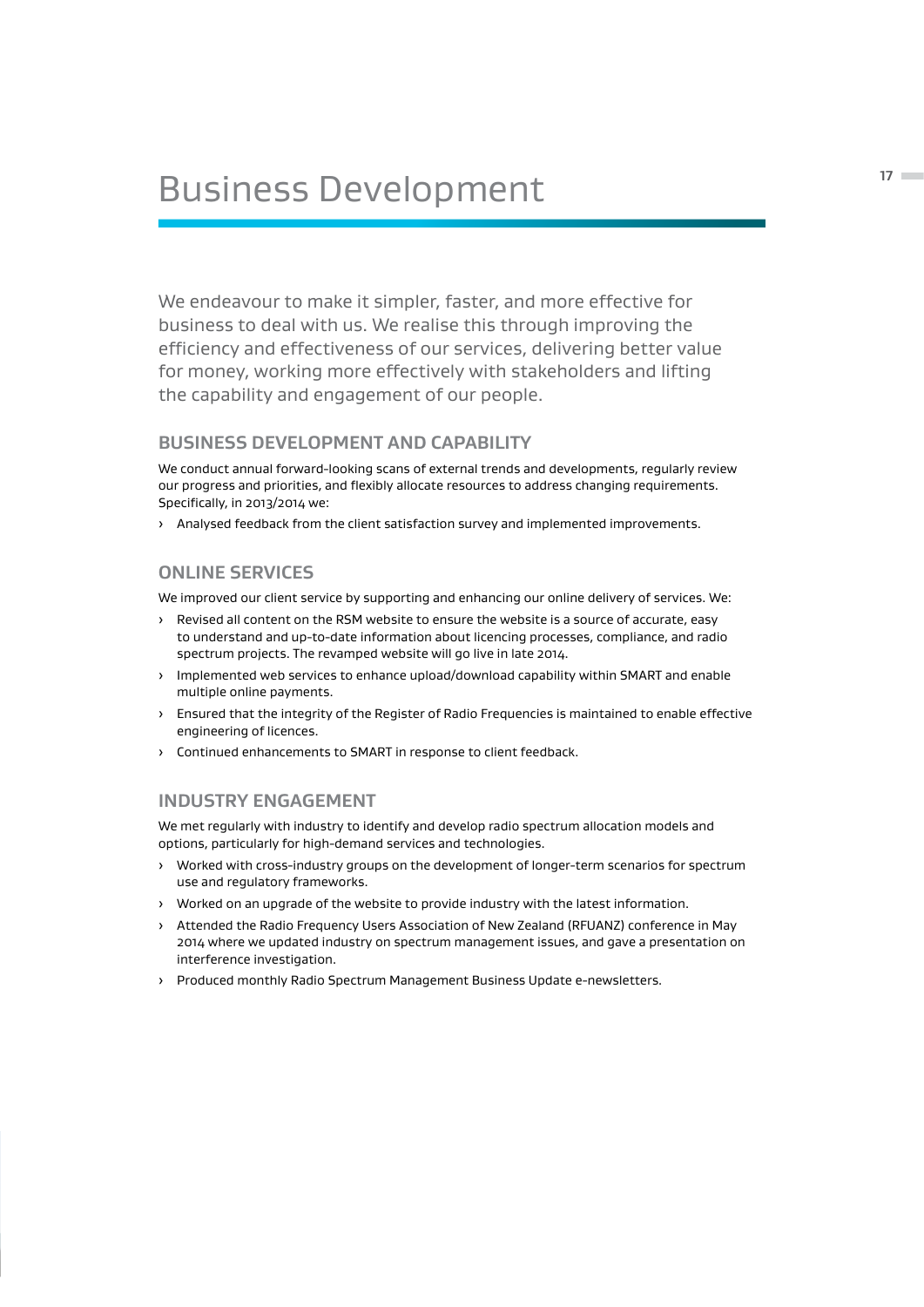# Service Delivery Standards and Business Activity Statistics

Data for this section was obtained from our internal reporting systems.

# **LICENSING AND REGISTRATION SERVICES**

- › RSM granted a total of 2,100 radio licence applications (including modification to existing licences) and 1,722 spectrum licence applications. We registered 5,414 instruments. Seventy-six new management rights were also recorded in the Register of Radio Frequencies.
- › The large number of instruments and management rights registered relates to preparations for the AM/FM auction in late 2014 and cellular licences being issued for 1800 MHz/4G services.



**Processed applications and instruments registered**

- › 100 percent of correctly submitted licences, instruments or management rights applications were granted/registered by RSM within five business days.
- › From 2010 we created online versions of four spectrum forms (Spectrum licence, Notice of modification of spectrum licence, Notice of transfer of spectrum licence and Notice of cancellation of spectrum licence). Of these four forms, 79 percent are now completed online.

# **ENGINEERING CERTIFICATION**

Clients applying for licences can select an independent ARE or ARC of their choice to complete their licences. There are now 150 AREs and ARCs, of which 61 have been active in the last financial year. AREs and ARCs engineered 97 percent of all licences (up from 95 percent in the previous year).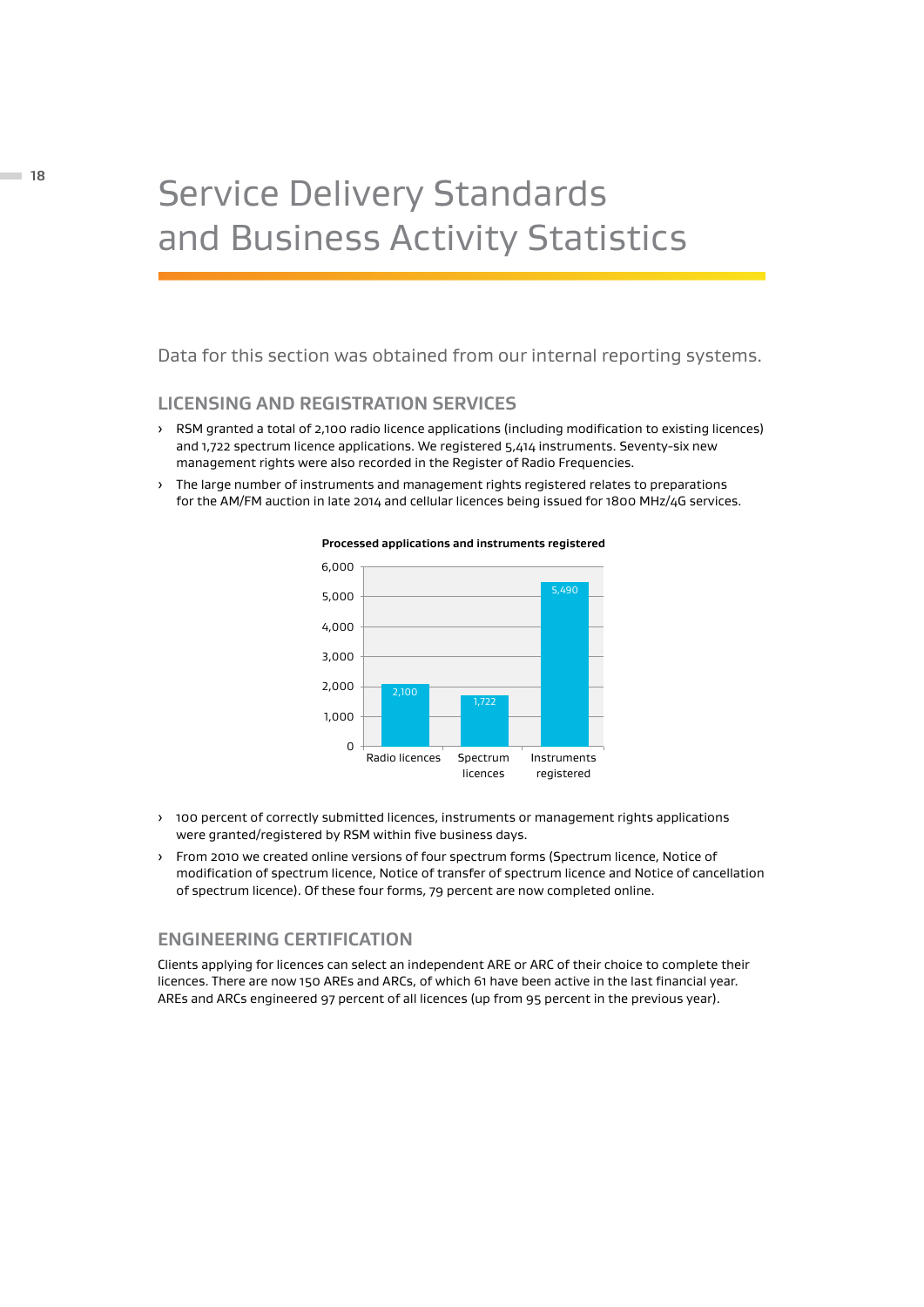# **INTERFERENCE COMPLAINTS**

RSM received a total of 308 interference complaints during the 2013/2014 financial year. Twentyseven cases related to interference to public safety radio communications services, 157 cases related to interference to commercial licensed services, and 124 complaints were for domestic broadcasting interference.

- › 96 percent of interference complaints to public safety services were responded to within two hours of being lodged.
- › 97 percent of commercial interference complaints were responded to within one working day of being lodged.
- › 98 percent of interference complaints to broadcasting services were responded to within two working days of being lodged.
- › Of the interference investigations undertaken RSM identified 44 offences that resulted in warning notices, and four offences resulted in infringement notices being issued.



› For 36 percent of interference compliant cases the interference source was identified as being a transmitter, followed by 'no source detected' (25%) and receivers (17%).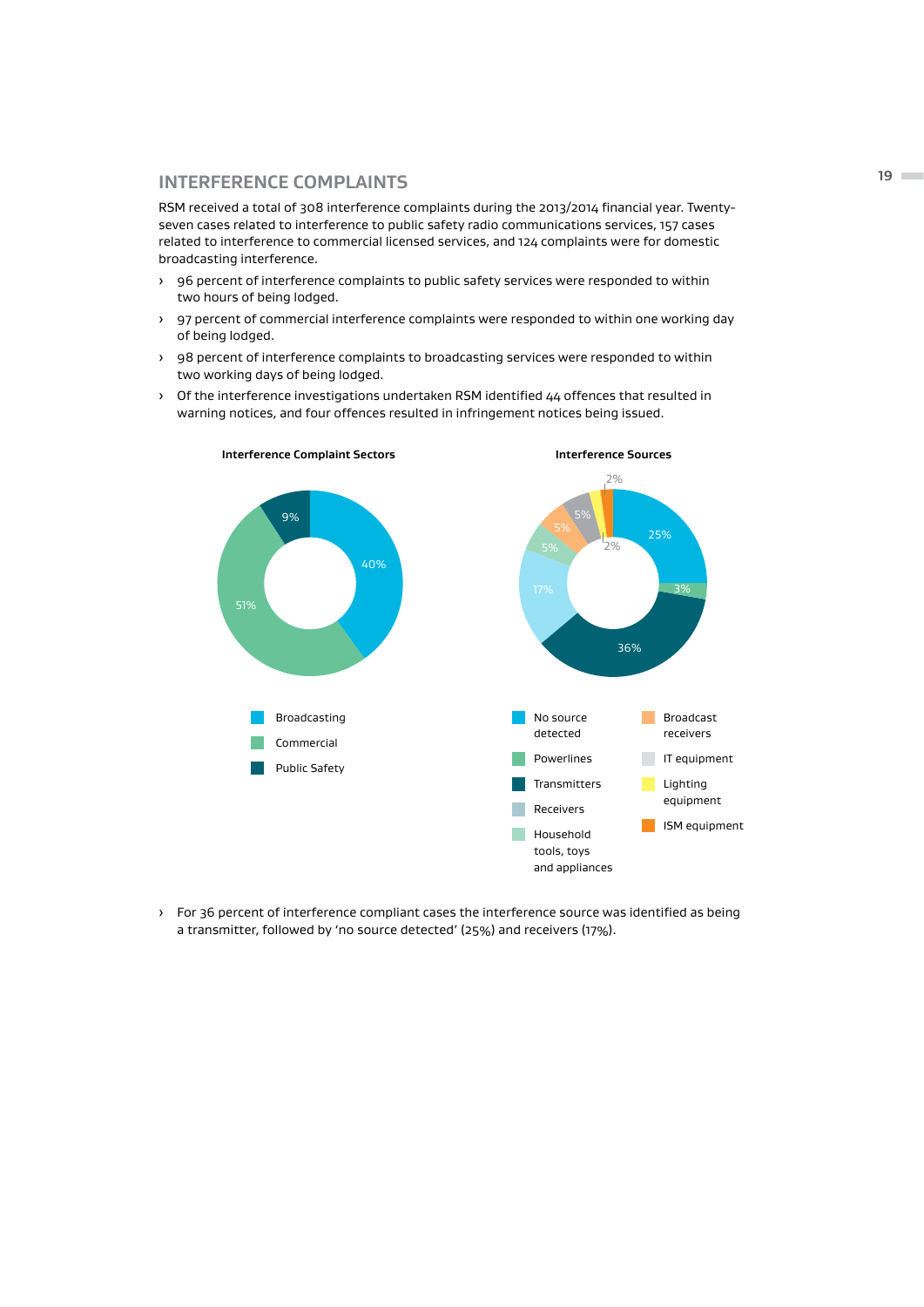# **LICENCE AUDITS**

RSM has continued to improve its business intelligence gathering and remains focused on targeting areas at risk of non-compliance.

- › RSM conducted a total of 811 licence audits covering individual and multi-transmitter facilities.
- › Number of licence audits per licence type:
	- › Radio Licences: 433 (54%)
	- › Spectrum Management Rights (Crown): 68 (8%)
	- › Spectrum Management Rights (Private): 120 (15%)
	- › Other (includes unlicensed and General User Licence (GUL) transmitters): 190 (23%)
- › Licence audits identified 102 offences that resulted in warning notices and 26 offences that resulted in infringement notices.
- › The notices were issued to a range of services such as fixed links, land mobile, radio and television broadcasting, and cellular services.
- › These breaches were largely grouped under the categories of unlicensed transmitters, over-powered transmitters, and incorrect location, frequency or bandwidth.
- › 97 percent of licence audits were conducted over the air, saving industry significant costs and time.



**Targeted licence audit outcomes: % compliant**

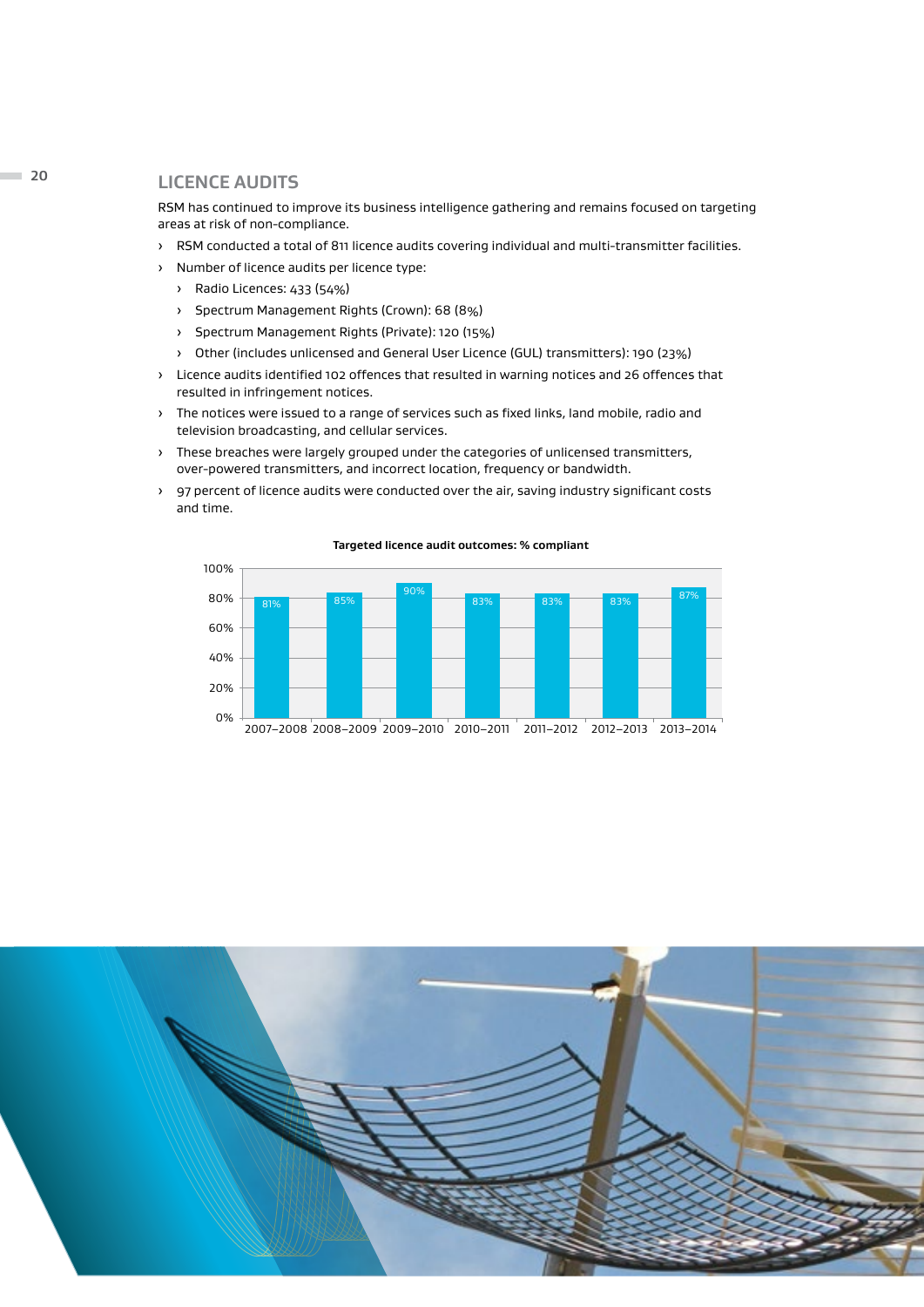# **SUPPLIER COMPLIANCE AUDITS**

- › RSM conducted audits on 357 suppliers.
- › Most of the 128 warning notices and 11 infringement notices were issued for:
	- › Incorrect or non-labelling of products.
	- › Supplying products that operate outside GULs.
	- › Supplying products included in Prohibited Equipment Notices.
	- › 'Incomplete' or 'non-existent' compliance folders.
- › Online traders, both existing and new, present an increased risk to New Zealand's radio licensing framework due to the low start-up costs and ease of access to non-compliant products for these businesses. RSM has been targeting compliance with required performance standards and documentation.



**Targeted supplier audit outcomes: % compliant**

#### **ENFORCEMENT**

- › RSM identified a total of 231 offences that resulted in warning notices and 37 offences that resulted in infringement notices.
- › Compliance data indicates that over the past three years compliance rates are improving.
- › Four successful prosecutions were undertaken for transmitting radio waves in breach of the conditions of the radio licence issued under the Radiocommunications Act 1989.



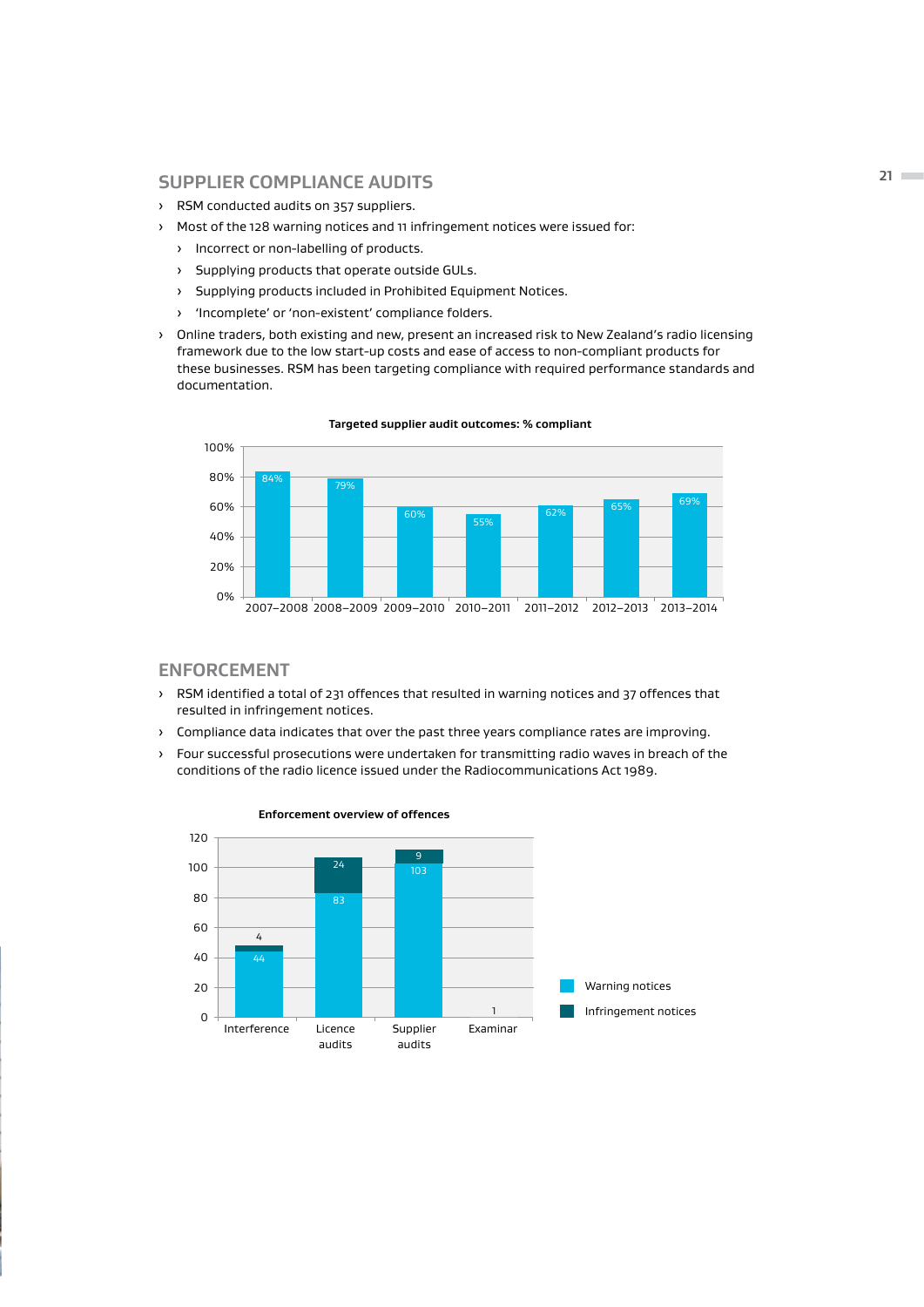# Statement of Financial Performance

# For the year ended 30 June 2014

|                                                                                | 2014 Budget<br>\$000 | 2014 Actual<br>\$000 | 2013 Actual<br>\$000 | 2012 Actual<br>\$000 |
|--------------------------------------------------------------------------------|----------------------|----------------------|----------------------|----------------------|
| <b>REVENUE</b>                                                                 |                      |                      |                      |                      |
| Crown                                                                          | 787                  | 787                  | 412                  | 223                  |
| Other <sup>1</sup>                                                             | 8,115                | 7,574                | 8,358                | 8,942                |
| <b>Total Revenue</b>                                                           | 8,902                | 8,361                | 8,770                | 9,165                |
|                                                                                |                      |                      |                      |                      |
| <b>EXPENSES</b>                                                                |                      |                      |                      |                      |
| Personnel                                                                      | 2,068                | 2,067                | 1,849                | 2,214                |
| Operating                                                                      | 2,974                | 504                  | 1,094                | 2,296                |
| Depreciation                                                                   | 412                  | 552                  | 511                  | 396                  |
| <b>IT costs</b>                                                                | 1,401                | 837                  | 1,250                | 1,148                |
| Occupancy                                                                      | 10                   | 19                   | 325                  | 322                  |
| Support costs                                                                  | 2,845                | 2,968                | 1,822                | 1,501                |
| <b>Total Expenses</b>                                                          | 9,710                | 6,947                | 6,851                | 7,877                |
| <b>Surplus/(Deficit)</b>                                                       | (808)                | 1,414                | 1,919                | 1,288                |
| <b>Notes</b>                                                                   |                      |                      |                      |                      |
| <b>1. SOURCES OF REVENUE OTHER</b>                                             |                      |                      |                      |                      |
| Spectrum Licence                                                               |                      |                      |                      |                      |
| <b>Annual Fees</b>                                                             | 2,712                | 2,623                | 3,350                | 3,627                |
| Radio Licence<br><b>Annual Fees</b>                                            | 5,343                | 4,900                | 5,008                | 5,237                |
| Other Revenue                                                                  | 60                   | 51                   | $\mathbf 0$          | 78                   |
| <b>Total Revenue Other</b>                                                     | 8,115                | 7,574                | 8,358                | 8,942                |
|                                                                                |                      |                      |                      |                      |
| <b>2. TOTAL EXPENSES</b>                                                       |                      |                      |                      |                      |
| Total expenses include the following costs but exclude Policy<br>related costs |                      |                      |                      |                      |
| Radio Spectrum Planning                                                        | 862                  | 917                  | 1,001                | 977                  |

#### **COMPARISON OF COSTS BETWEEN FINANCIAL YEAR ENDING 2013 AND 2014**

#### › **Operating Costs – decrease by \$500K**

This is mainly due to efficiencies gained and also the policy to treat some of the organisation wide common costs as Support Costs

Future auction sales **592** 523 412 412

#### › **IT Costs – decrease by \$400K**

Consolidation of IT costs organisationwide has led to related costs being treated as Support Costs across the Ministry

#### › **Support Costs – increase by \$1,000K**

The increase is largely due to the policy adopted in treating common operating and IT services costs as Support Costs across the Ministry.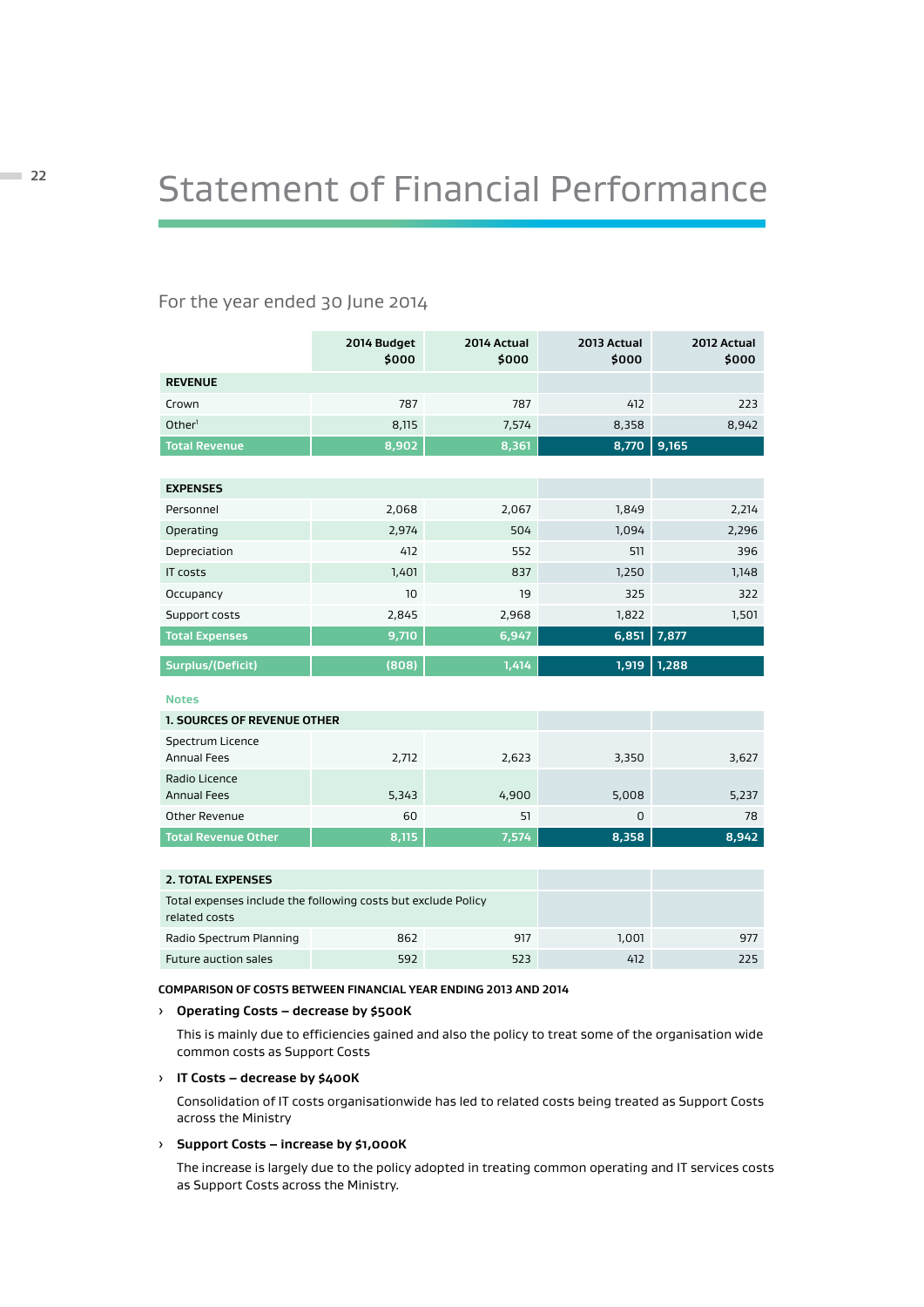# The Year Ahead (2014/2015)

The RSM work programme is aligned with the *Radio Spectrum Five Year Outlook 2012–2016*.

In 2014/2015 the focus of our work programme will be:

### **POLICY AND PLANNING**

- › Completing consultation on the review of the Radiocommunications Act 1989 and providing recommendations to government about any changes to the Act.
- › An auction of AM/FM licences.
- › Developing an Asia-Pacific regional position on additional spectrum for cellular mobile use.
- › Providing advice on the sale of unused digital television frequencies.

### **LICENSING**

- › Reviewing our costs and licence fees.
- › Work with the Maritime Mobile (MM) industry to transition MM Repeater Services to the new ITU band plan.
- › Work with the land mobile industry to assist the transition of 25 KHz land mobile services to the new 12.5 KHz channel plans.

### **COMPLIANCE AND ENFORCEMENT**

- › Establishing remote monitoring capabilities.
- › Cricket World Cup 2015 and FIFA U-20 World Cup 2015 interference and compliance investigations.
- › Increasing compliance monitoring as online trading popularity increases.

#### **BUSINESS DEVELOPMENT**

- › Launching RSM's revamped website.
- › Maintenance of the Register of Radio Frequencies (SMART) User Guides.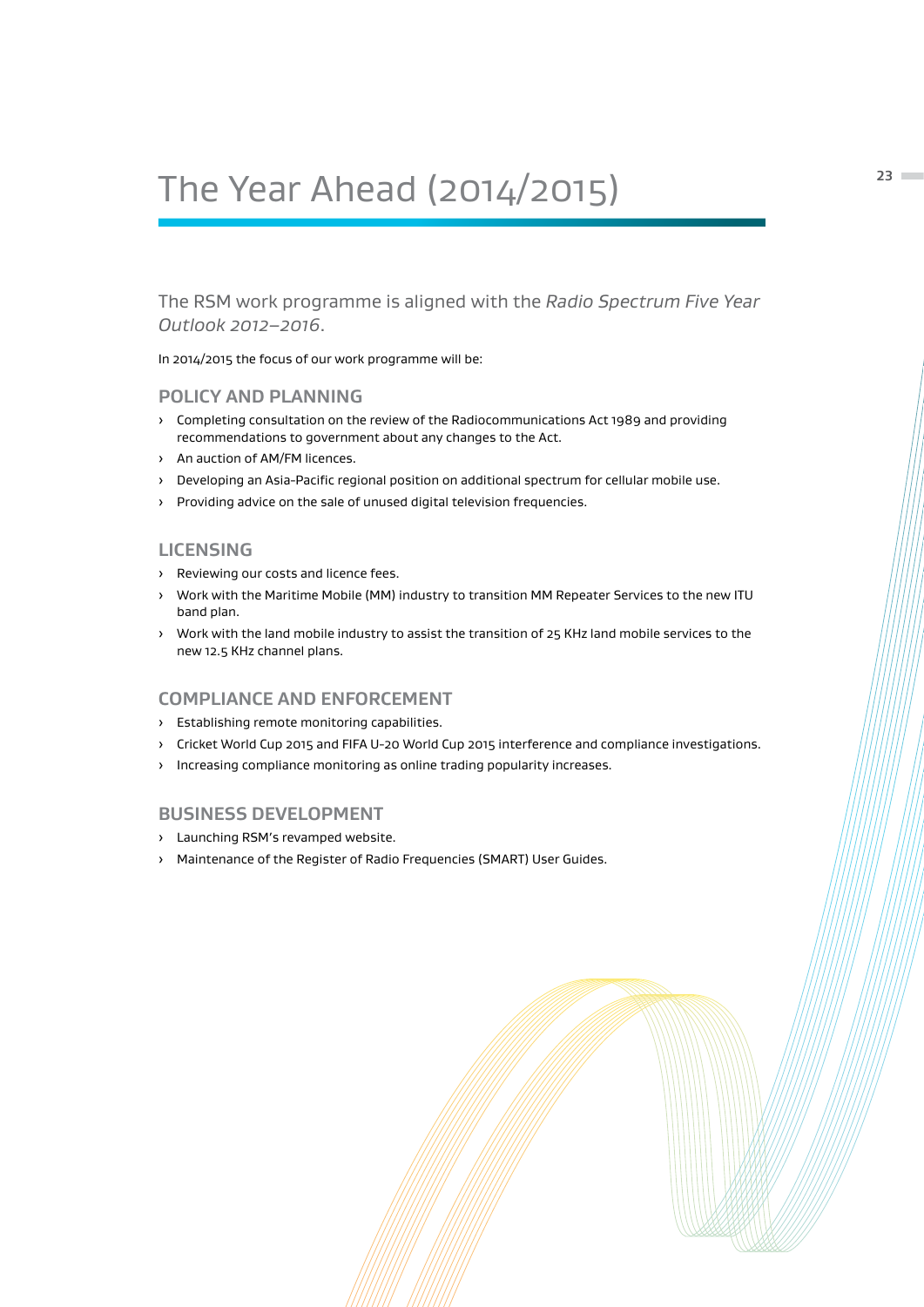# Acronyms and Abbreviations

| <b>ACRONYM / ABBREVIATION</b> |                                                                                                                                                                                                                       |  |
|-------------------------------|-----------------------------------------------------------------------------------------------------------------------------------------------------------------------------------------------------------------------|--|
| <b>ACMA</b>                   | Australian Communications and Media Authority                                                                                                                                                                         |  |
| <b>APEC</b>                   | Asia-Pacific Economic Cooperation                                                                                                                                                                                     |  |
| <b>APT</b>                    | Asia Pacific Telecommunity                                                                                                                                                                                            |  |
| <b>ARC</b>                    | Approved radio certifier                                                                                                                                                                                              |  |
| <b>ARE</b>                    | Approved radio engineer                                                                                                                                                                                               |  |
| <b>ARX</b>                    | Approved radio examiner                                                                                                                                                                                               |  |
| <b>ASEAN</b>                  | Association of Southeast Asian Nations                                                                                                                                                                                |  |
| Customs                       | New Zealand Customs Service                                                                                                                                                                                           |  |
| <b>EMC</b>                    | Electromagnetic compatibility                                                                                                                                                                                         |  |
| <b>GUL</b>                    | <b>General User Licence</b>                                                                                                                                                                                           |  |
| <b>ITU</b>                    | International Telecommunication Union                                                                                                                                                                                 |  |
| <b>MBIE</b>                   | Ministry of Business, Innovation & Employment                                                                                                                                                                         |  |
| <b>MM</b>                     | Maritime Mobile                                                                                                                                                                                                       |  |
| <b>PIB</b>                    | Public information brochure                                                                                                                                                                                           |  |
| <b>RCM</b>                    | Regulatory Compliance Mark                                                                                                                                                                                            |  |
| <b>RFUANZ</b>                 | Radio Frequency Users Association of New Zealand                                                                                                                                                                      |  |
| <b>RSM</b>                    | Radio Spectrum Management                                                                                                                                                                                             |  |
| <b>SMART</b>                  | Spectrum Management and Registration Technology (SMART) allows a client to search<br>the Register of Radio Frequencies, apply for a New Zealand radio licence, renew an existing<br>licence or update client details. |  |
| <b>TPP</b>                    | Trans-Pacific Partnership, also known as the Trans-Pacific Strategic Economic Partnership<br>Agreement                                                                                                                |  |
| <b>TTMRA</b>                  | Trans-Tasman Mutual Recognition Arrangement                                                                                                                                                                           |  |